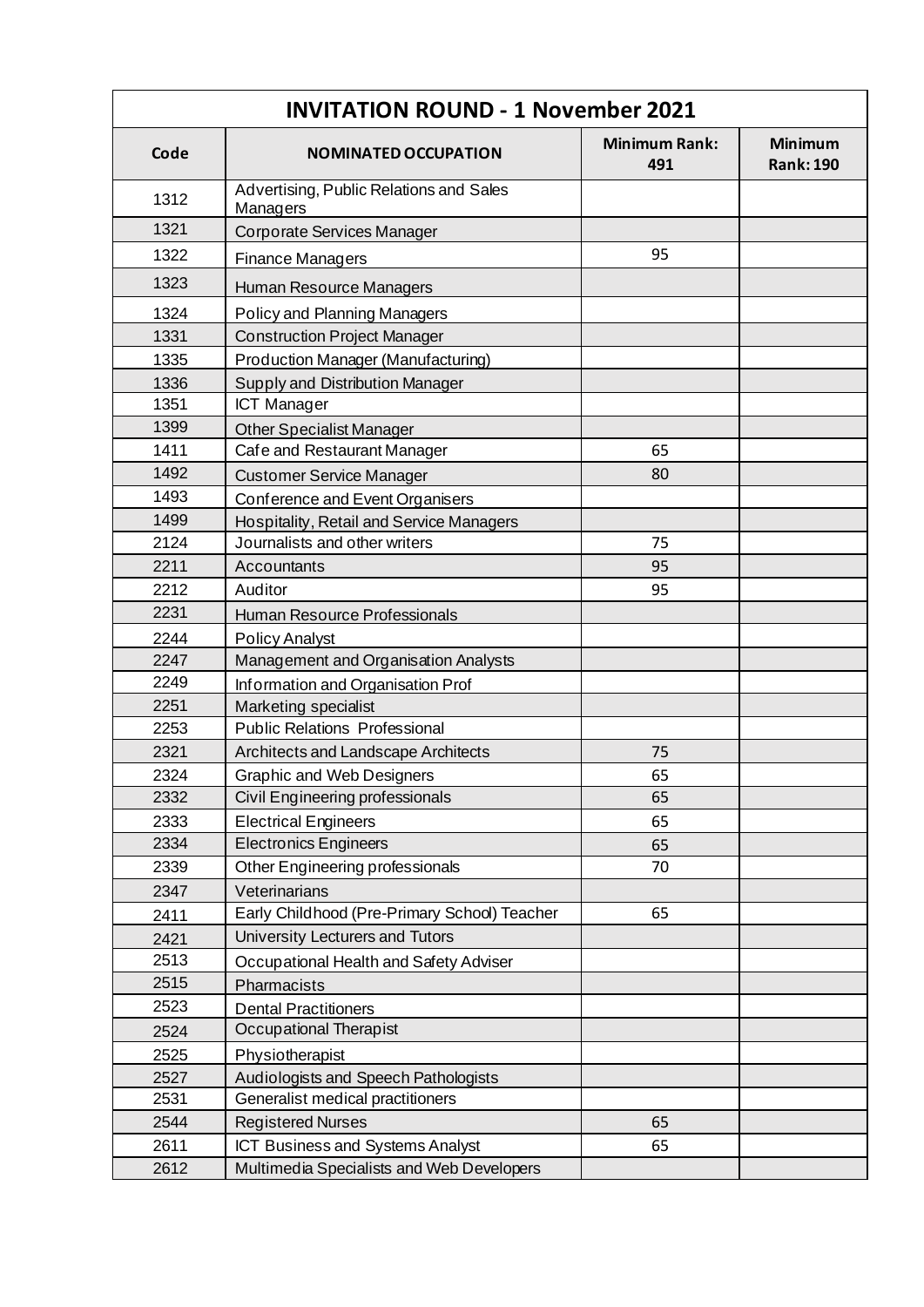| 2613 | Software and Applications Programmers                       | 65  |  |
|------|-------------------------------------------------------------|-----|--|
| 2621 | Database and Systems Administrator                          | 65  |  |
| 2631 | <b>Computer Network Professionals</b>                       | 65  |  |
| 2632 | ICT Support and Test Engineers                              | 65  |  |
| 2713 | Solicitors                                                  |     |  |
| 2721 | Counsellors                                                 | 65  |  |
| 2723 | Psychologist                                                |     |  |
| 2725 | <b>Social Worker</b>                                        | 70  |  |
| 2726 | Welfare, Recreation and Community Arts<br>Workers           | 65  |  |
| 3121 | Architectural, Building and Surveying<br><b>Technicians</b> |     |  |
| 3131 | <b>ICT Support Technicians</b>                              |     |  |
| 3212 | <b>Motor Mechanics</b>                                      | 105 |  |
| 3232 | <b>Metal Fitters and Machinists</b>                         |     |  |
| 3312 | Carpenter and Joiner                                        | 65  |  |
| 3411 | Electrician                                                 |     |  |
| 3421 | Airconditioning and Refrigeration Mechanics                 |     |  |
| 3513 | Chef                                                        | 70  |  |
| 3514 | Cook                                                        | 65  |  |
| 3622 | Gardener                                                    |     |  |
| 3911 | Hairdressers                                                |     |  |
| 4114 | <b>Enrolled Nurse</b>                                       | 70  |  |
| 4117 | Welfare Support Worker                                      |     |  |
| 4523 | <b>Sports Development Officer</b>                           |     |  |
| 5111 | Contract, Program and Project Administrators                | 65  |  |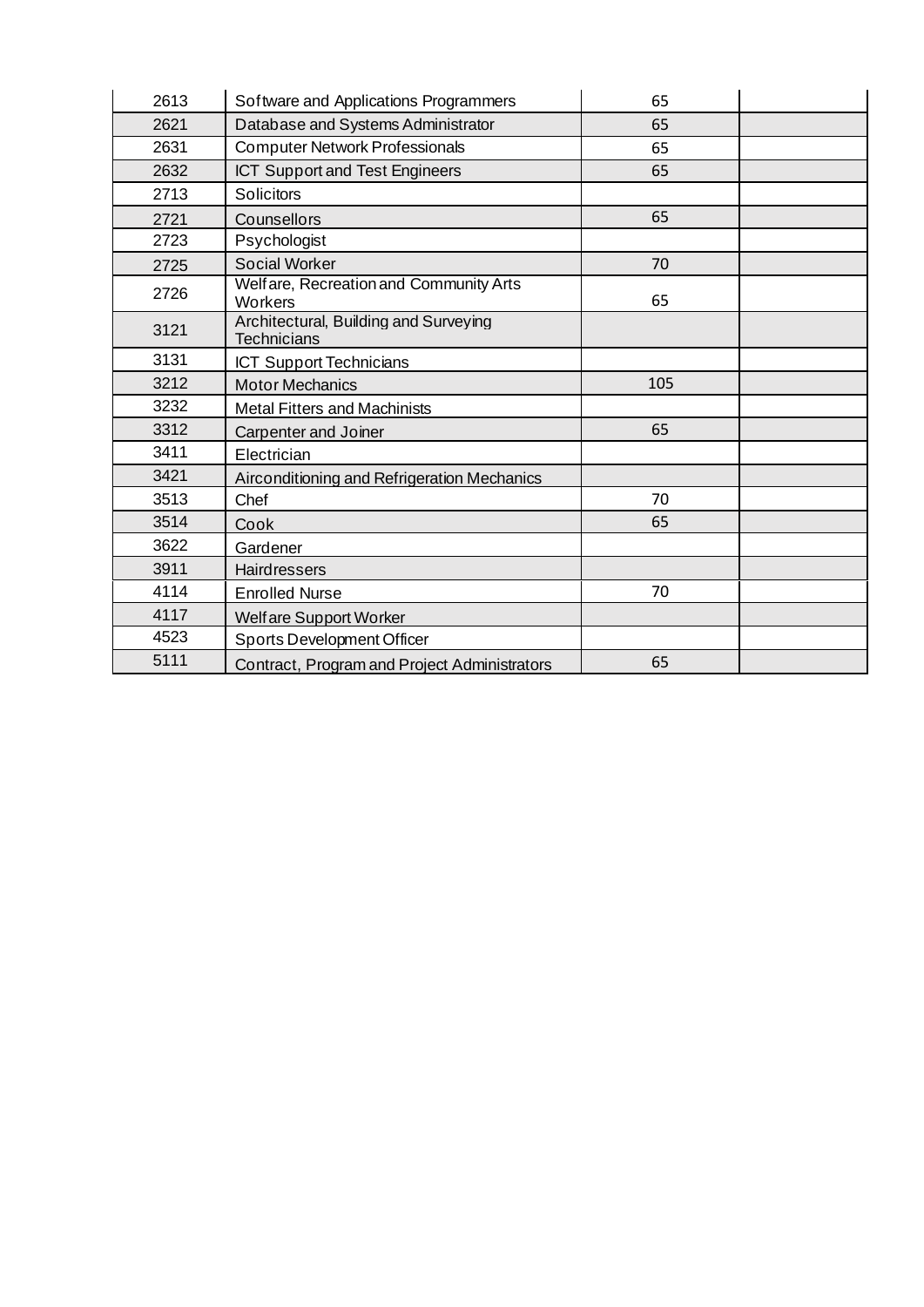| <b>INVITATION ROUND - 25 October 2021</b> |                                                     |                             |                             |
|-------------------------------------------|-----------------------------------------------------|-----------------------------|-----------------------------|
| Code                                      | <b>NOMINATED OCCUPATION</b>                         | <b>Minimum Rank:</b><br>491 | <b>Minimum Rank:</b><br>190 |
| 1312                                      | Advertising, Public Relations and Sales<br>Managers |                             |                             |
| 1321                                      | Corporate Services Manager                          |                             |                             |
| 1322                                      | <b>Finance Managers</b>                             | 95                          |                             |
| 1323                                      | Human Resource Managers                             |                             |                             |
| 1324                                      | Policy and Planning Managers                        |                             |                             |
| 1331                                      | <b>Construction Project Manager</b>                 |                             |                             |
| 1335                                      | Production Manager (Manufacturing)                  |                             |                             |
| 1336                                      | Supply and Distribution Manager                     |                             |                             |
| 1351                                      | <b>ICT Manager</b>                                  |                             |                             |
| 1399                                      | <b>Other Specialist Manager</b>                     |                             |                             |
| 1411                                      | Cafe and Restaurant Manager                         |                             |                             |
| 1492                                      | <b>Customer Service Manager</b>                     |                             |                             |
| 1493                                      | Conference and Event Organisers                     |                             |                             |
| 1499                                      | <b>Hospitality, Retail and Service Managers</b>     |                             |                             |
| 2124                                      | Journalists and other writers                       |                             |                             |
| 2211                                      | Accountants                                         | 95                          |                             |
| 2212                                      | Auditor                                             | 95                          |                             |
| 2231                                      | Human Resource Professionals                        |                             |                             |
| 2244                                      | <b>Policy Analyst</b>                               |                             |                             |
| 2247                                      | Management and Organisation Analysts                |                             |                             |
| 2249                                      | Information and Organisation Prof                   |                             |                             |
| 2251                                      | Marketing specialist                                |                             |                             |
| 2253                                      | <b>Public Relations Professional</b>                |                             |                             |
| 2321                                      | Architects and Landscape Architects                 |                             |                             |
| 2324                                      | <b>Graphic and Web Designers</b>                    |                             |                             |
| 2332                                      | Civil Engineering professionals                     | 65                          |                             |
| 2333                                      | <b>Electrical Engineers</b>                         | 70                          |                             |
| 2334                                      | <b>Electronics Engineers</b>                        | 65                          |                             |
| 2339                                      | Other Engineering professionals                     |                             |                             |
| 2347                                      | Veterinarians                                       |                             |                             |
| 2411                                      | Early Childhood (Pre-Primary School) Teacher        | 65                          |                             |
| 2421                                      | University Lecturers and Tutors                     |                             |                             |
| 2513                                      | Occupational Health and Safety Adviser              |                             |                             |
| 2515                                      | Pharmacists                                         | 80                          |                             |
| 2523                                      | <b>Dental Practitioners</b>                         |                             |                             |
| 2524                                      | Occupational Therapist                              |                             |                             |
| 2525                                      | Physiotherapist                                     |                             |                             |
| 2527                                      | Audiologists and Speech Pathologists                |                             |                             |
| 2531                                      | Generalist medical practitioners                    |                             | 140                         |
| 2544                                      | <b>Registered Nurses</b>                            |                             |                             |
| 2611                                      | ICT Business and Systems Analyst                    | 65                          |                             |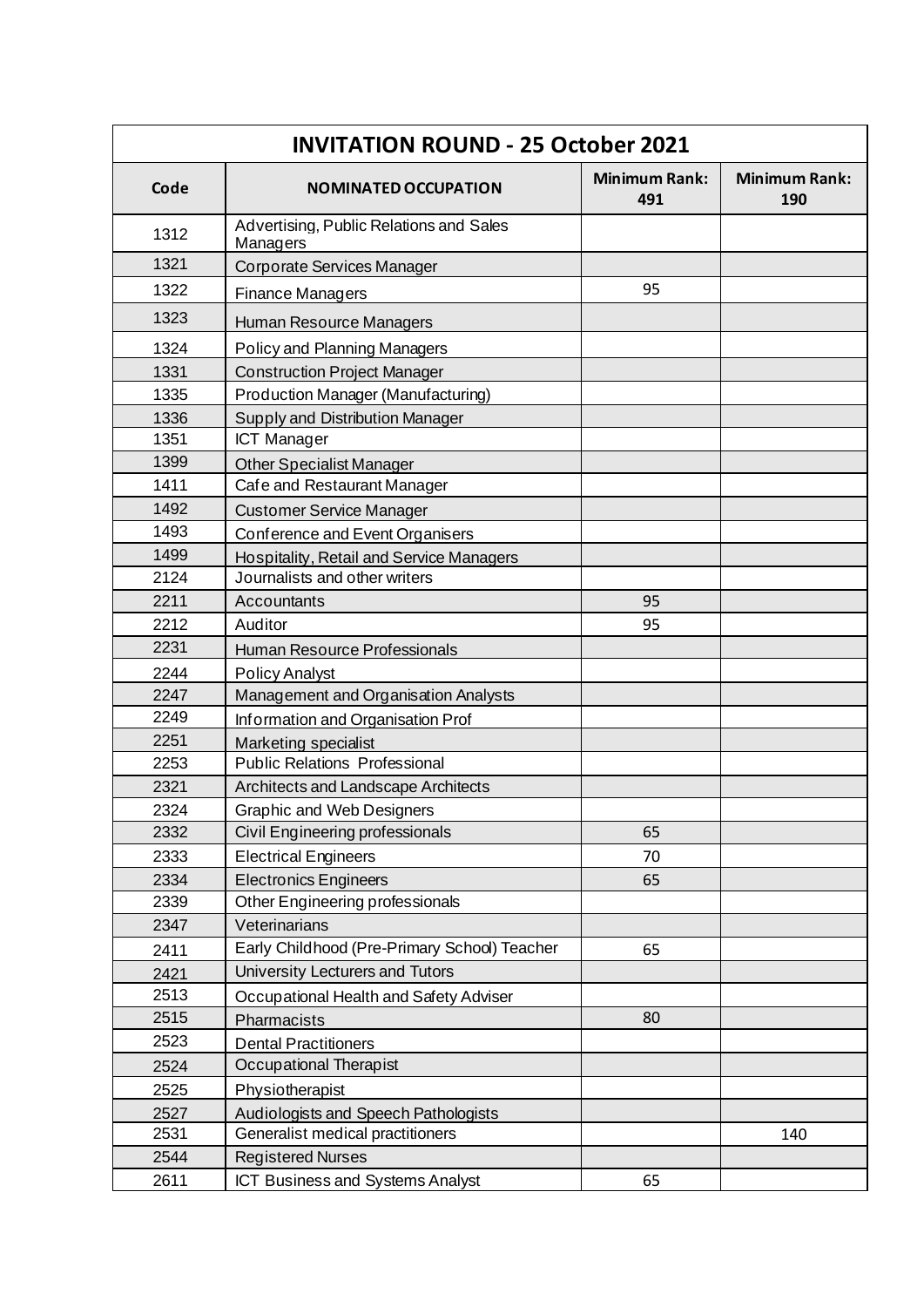| 2612 | Multimedia Specialists and Web Developers                   | 65 |     |
|------|-------------------------------------------------------------|----|-----|
| 2613 | Software and Applications Programmers                       | 65 | 120 |
| 2621 | Database and Systems Administrator                          | 65 |     |
| 2631 | <b>Computer Network Professionals</b>                       | 65 |     |
| 2632 | <b>ICT Support and Test Engineers</b>                       | 65 |     |
| 2713 | Solicitors                                                  |    |     |
| 2721 | Counsellors                                                 |    |     |
| 2723 | Psychologist                                                |    |     |
| 2725 | <b>Social Worker</b>                                        |    |     |
| 2726 | Welfare, Recreation and Community Arts<br>Workers           |    |     |
| 3121 | Architectural, Building and Surveying<br><b>Technicians</b> |    |     |
| 3131 | ICT Support Technicians                                     |    |     |
| 3212 | <b>Motor Mechanics</b>                                      |    |     |
| 3232 | <b>Metal Fitters and Machinists</b>                         |    |     |
| 3312 | Carpenter and Joiner                                        |    |     |
| 3411 | Electrician                                                 |    |     |
| 3421 | Airconditioning and Refrigeration Mechanics                 |    |     |
| 3513 | Chef                                                        |    |     |
| 3514 | Cook                                                        | 65 |     |
| 3622 | Gardener                                                    |    |     |
| 3911 | <b>Hairdressers</b>                                         |    |     |
| 4114 | <b>Enrolled Nurse</b>                                       | 65 |     |
| 4117 | Welfare Support Worker                                      |    |     |
| 4523 | <b>Sports Development Officer</b>                           |    |     |
| 5111 | Contract, Program and Project Administrators                | 65 |     |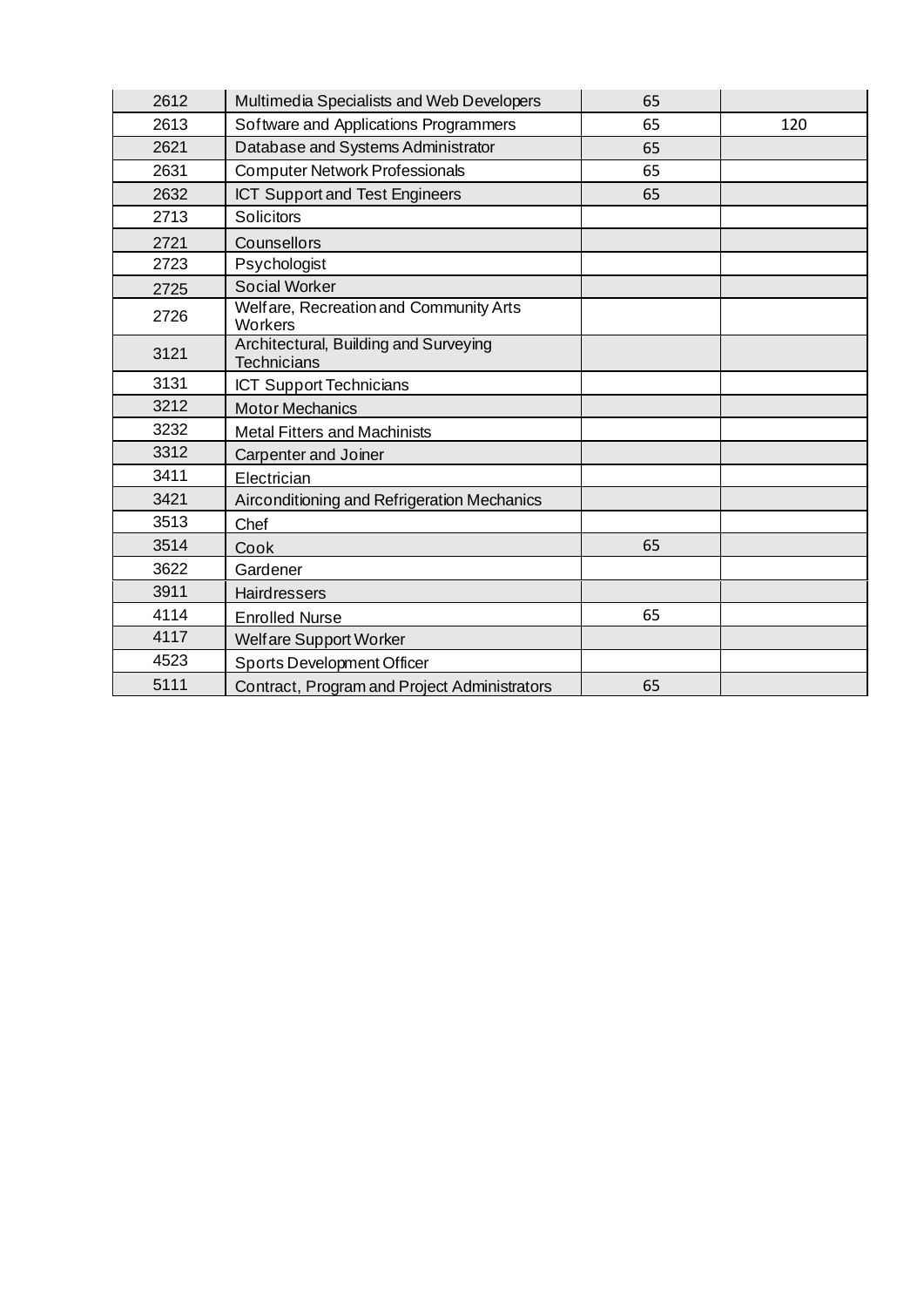| <b>INVITATION ROUND - 18 October 2021</b> |                                                     |                             |                             |
|-------------------------------------------|-----------------------------------------------------|-----------------------------|-----------------------------|
| Code                                      | <b>NOMINATED OCCUPATION</b>                         | <b>Minimum Rank:</b><br>491 | <b>Minimum Rank:</b><br>190 |
| 1312                                      | Advertising, Public Relations and Sales<br>Managers |                             |                             |
| 1321                                      | Corporate Services Manager                          |                             |                             |
| 1322                                      | <b>Finance Managers</b>                             | 100                         |                             |
| 1323                                      | Human Resource Managers                             |                             |                             |
| 1324                                      | <b>Policy and Planning Managers</b>                 |                             |                             |
| 1331                                      | <b>Construction Project Manager</b>                 |                             |                             |
| 1335                                      | Production Manager (Manufacturing)                  |                             |                             |
| 1336                                      | Supply and Distribution Manager                     |                             |                             |
| 1351                                      | <b>ICT Manager</b>                                  |                             |                             |
| 1399                                      | <b>Other Specialist Manager</b>                     |                             |                             |
| 1411                                      | Cafe and Restaurant Manager                         |                             |                             |
| 1492                                      | <b>Customer Service Manager</b>                     |                             |                             |
| 1493                                      | Conference and Event Organisers                     |                             |                             |
| 1499                                      | <b>Hospitality, Retail and Service Managers</b>     |                             |                             |
| 2124                                      | Journalists and other writers                       |                             |                             |
| 2211                                      | Accountants                                         | 95 (09/2021)                | 115                         |
| 2212                                      | Auditor                                             | 100                         |                             |
| 2231                                      | Human Resource Professionals                        |                             |                             |
| 2244                                      | <b>Policy Analyst</b>                               |                             |                             |
| 2247                                      | Management and Organisation Analysts                |                             |                             |
| 2249                                      | Information and Organisation Prof                   | 75                          |                             |
| 2251                                      | Marketing specialist                                | 65                          |                             |
| 2253                                      | <b>Public Relations Professional</b>                |                             |                             |
| 2321                                      | Architects and Landscape Architects                 | 65                          |                             |
| 2324                                      | <b>Graphic and Web Designers</b>                    | 65                          |                             |
| 2332                                      | Civil Engineering professionals                     | 65                          |                             |
| 2333                                      | <b>Electrical Engineers</b>                         | 65                          |                             |
| 2334                                      | <b>Electronics Engineers</b>                        | 65                          |                             |
| 2339                                      | Other Engineering professionals                     |                             |                             |
| 2347                                      | Veterinarians                                       |                             |                             |
| 2411                                      | Early Childhood (Pre-Primary School) Teacher        |                             |                             |
| 2421                                      | University Lecturers and Tutors                     |                             |                             |
| 2513                                      | Occupational Health and Safety Adviser              |                             |                             |
| 2515                                      | Pharmacists                                         | 65                          |                             |
| 2523                                      | <b>Dental Practitioners</b>                         |                             |                             |
| 2524                                      | Occupational Therapist                              |                             |                             |
| 2525                                      | Physiotherapist                                     |                             |                             |
| 2527                                      | Audiologists and Speech Pathologists                |                             |                             |
| 2531                                      | Generalist medical practitioners                    |                             |                             |
| 2544                                      | <b>Registered Nurses</b>                            | 65                          |                             |
| 2611                                      | ICT Business and Systems Analyst                    | 65                          | 105                         |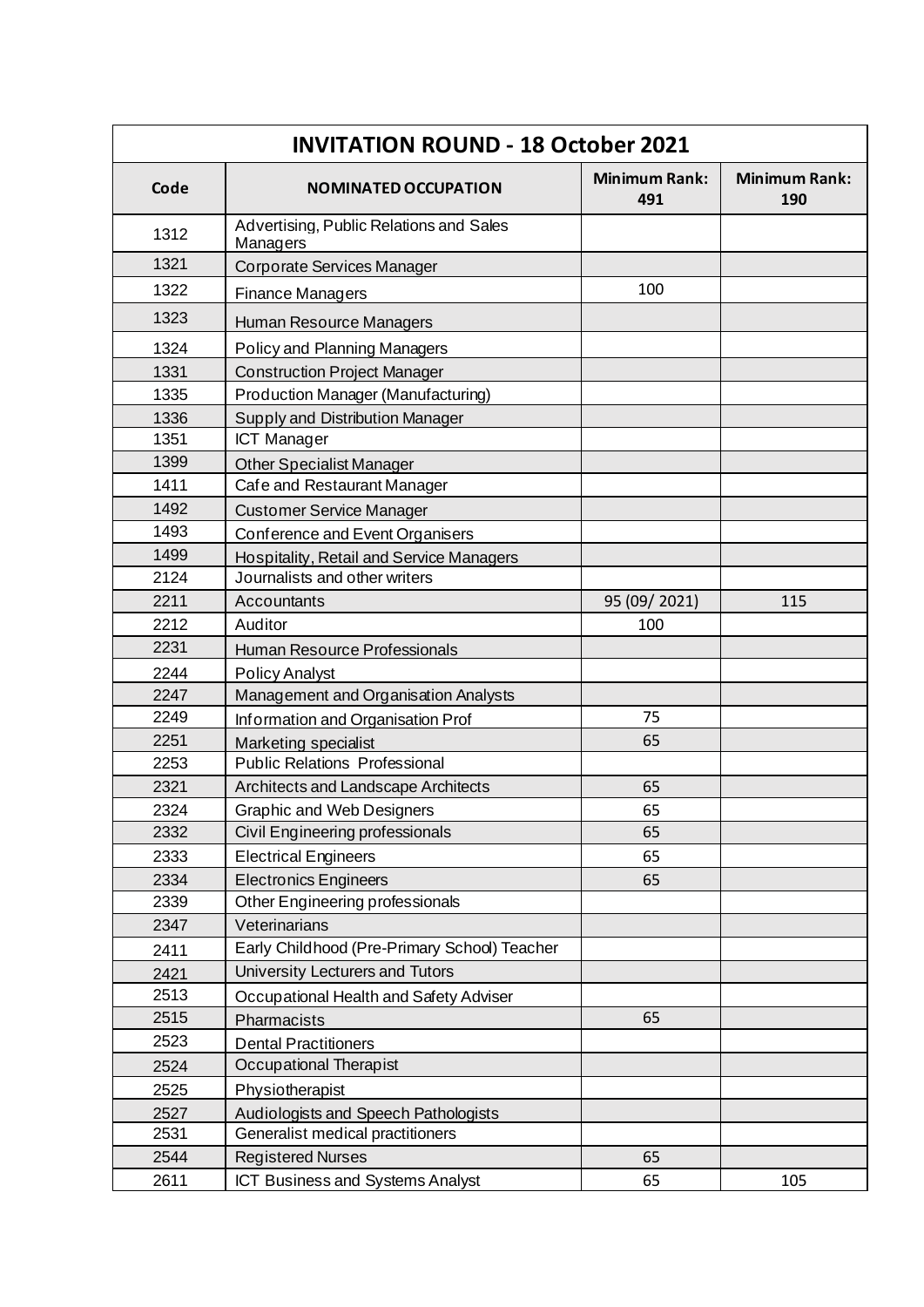| 2612 | Multimedia Specialists and Web Developers                   |    |     |
|------|-------------------------------------------------------------|----|-----|
| 2613 | Software and Applications Programmers                       | 65 | 105 |
| 2621 | Database and Systems Administrator                          | 65 |     |
| 2631 | <b>Computer Network Professionals</b>                       | 65 | 105 |
| 2632 | <b>ICT Support and Test Engineers</b>                       |    |     |
| 2713 | Solicitors                                                  |    | 110 |
| 2721 | Counsellors                                                 |    |     |
| 2723 | Psychologist                                                |    |     |
| 2725 | <b>Social Worker</b>                                        |    |     |
| 2726 | Welfare, Recreation and Community Arts<br>Workers           |    |     |
| 3121 | Architectural, Building and Surveying<br><b>Technicians</b> | 65 |     |
| 3131 | <b>ICT Support Technicians</b>                              |    |     |
| 3212 | <b>Motor Mechanics</b>                                      |    |     |
| 3232 | <b>Metal Fitters and Machinists</b>                         |    |     |
| 3312 | <b>Carpenter and Joiner</b>                                 |    |     |
| 3411 | Electrician                                                 |    |     |
| 3421 | Airconditioning and Refrigeration Mechanics                 | 65 |     |
| 3513 | Chef                                                        | 65 |     |
| 3514 | Cook                                                        |    |     |
| 3622 | Gardener                                                    |    |     |
| 3911 | <b>Hairdressers</b>                                         |    |     |
| 4114 | <b>Enrolled Nurse</b>                                       | 65 |     |
| 4117 | Welfare Support Worker                                      |    |     |
| 4523 | <b>Sports Development Officer</b>                           |    |     |
| 5111 | Contract, Program and Project Administrators                |    | 100 |

| <b>INVITATION ROUND - 11 October 2021</b> |                                                     |                             |                             |
|-------------------------------------------|-----------------------------------------------------|-----------------------------|-----------------------------|
| Code                                      | <b>NOMINATED OCCUPATION</b>                         | <b>Minimum Rank:</b><br>491 | <b>Minimum Rank:</b><br>190 |
| 1312                                      | Advertising, Public Relations and Sales<br>Managers |                             |                             |
| 1321                                      | Corporate Services Manager                          |                             |                             |
| 1322                                      | <b>Finance Managers</b>                             | 95 (up to 31/08)            |                             |
| 1323                                      | Human Resource Managers                             |                             |                             |
| 1324                                      | Policy and Planning Managers                        |                             |                             |
| 1331                                      | <b>Construction Project Manager</b>                 |                             |                             |
| 1335                                      | Production Manager (Manufacturing)                  |                             |                             |
| 1336                                      | Supply and Distribution Manager                     |                             |                             |
| 1351                                      | <b>ICT Manager</b>                                  |                             |                             |
| 1399                                      | <b>Other Specialist Manager</b>                     | 80                          |                             |
| 1411                                      | Cafe and Restaurant Manager                         |                             | 95                          |
| 1492                                      | <b>Customer Service Manager</b>                     |                             |                             |
| 1493                                      | Conference and Event Organisers                     |                             |                             |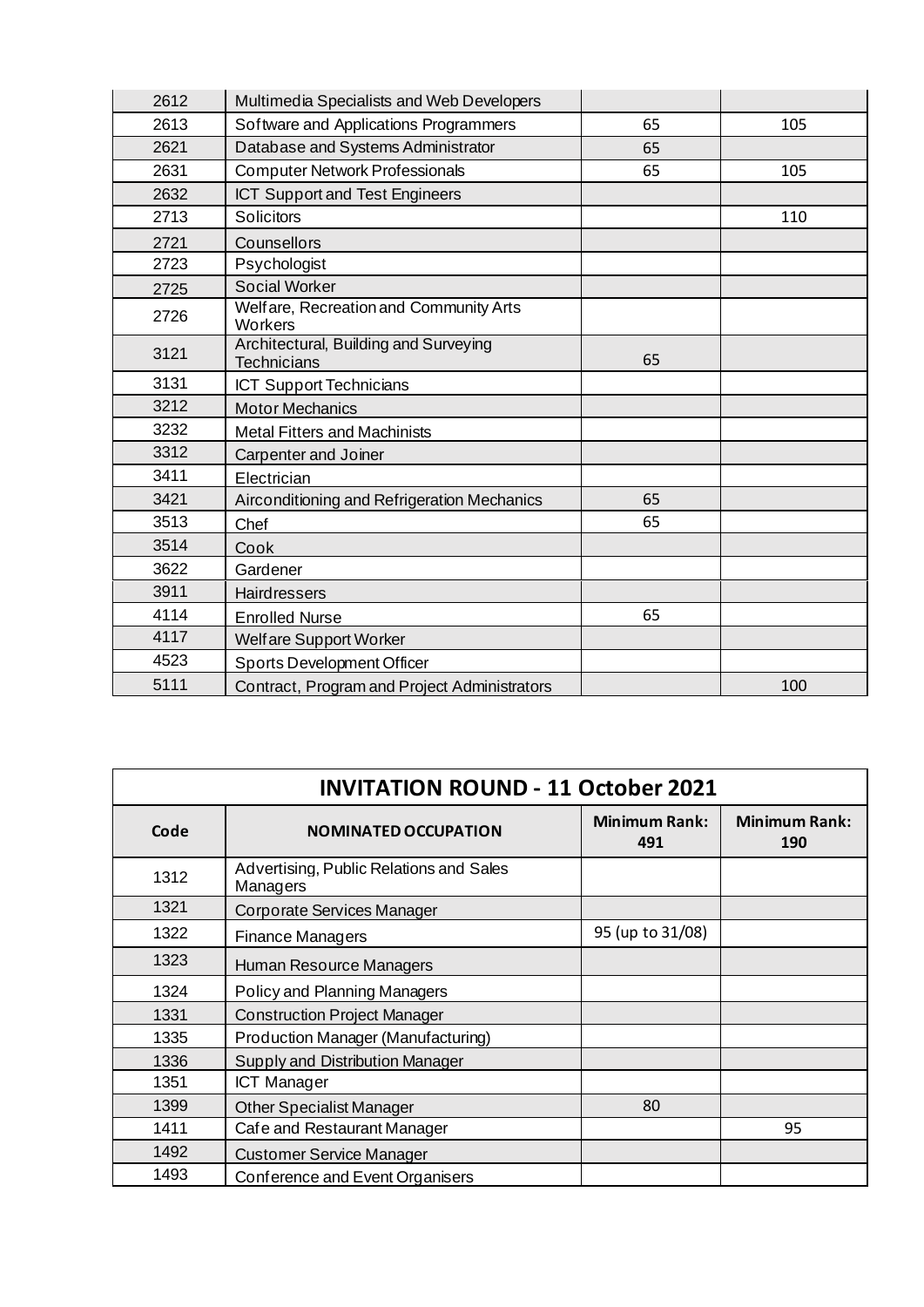| 1499 | Hospitality, Retail and Service Managers         |                  |                   |
|------|--------------------------------------------------|------------------|-------------------|
| 2124 | Journalists and other writers                    | 65               |                   |
| 2211 | Accountants                                      | 95 (up to 31/08) | 105 (up to 30/06) |
| 2212 | Auditor                                          | 95 (up to 31/08) |                   |
| 2231 | Human Resource Professionals                     |                  |                   |
| 2244 | <b>Policy Analyst</b>                            | 70               |                   |
| 2247 | Management and Organisation Analysts             |                  |                   |
| 2249 | Information and Organisation Prof                |                  |                   |
| 2251 | Marketing specialist                             |                  |                   |
| 2253 | <b>Public Relations Professional</b>             |                  |                   |
| 2321 | Architects and Landscape Architects              |                  | 90                |
| 2324 | <b>Graphic and Web Designers</b>                 | 70               | 90                |
| 2332 | Civil Engineering professionals                  | 65               | 90                |
| 2333 | <b>Electrical Engineers</b>                      | 70               | 90                |
| 2334 | <b>Electronics Engineers</b>                     | 65               | 90                |
| 2339 | Other Engineering professionals                  |                  |                   |
| 2347 | Veterinarians                                    |                  |                   |
| 2411 | Early Childhood (Pre-Primary School) Teacher     |                  |                   |
| 2421 | University Lecturers and Tutors                  |                  |                   |
| 2513 | Occupational Health and Safety Adviser           |                  |                   |
| 2515 | Pharmacists                                      |                  | 95                |
| 2523 | <b>Dental Practitioners</b>                      |                  |                   |
| 2524 | Occupational Therapist                           |                  |                   |
| 2525 | Physiotherapist                                  |                  |                   |
| 2527 | Audiologists and Speech Pathologists             |                  |                   |
| 2531 | Generalist medical practitioners                 |                  | 90                |
| 2544 | <b>Registered Nurses</b>                         | 65               | 90                |
| 2611 | <b>ICT Business and Systems Analyst</b>          | 65               | 90                |
| 2612 | Multimedia Specialists and Web Developers        |                  |                   |
| 2613 | Software and Applications Programmers            | 65               | 90                |
| 2621 | Database and Systems Administrator               | 65               | 90                |
| 2631 | <b>Computer Network Professionals</b>            | 65               | 90                |
| 2632 | <b>ICT Support and Test Engineers</b>            |                  |                   |
| 2713 | Solicitors                                       |                  | 105               |
| 2721 | Counsellors                                      |                  |                   |
| 2723 | Psychologist                                     |                  |                   |
| 2725 | <b>Social Worker</b>                             |                  |                   |
| 2726 | Welfare, Recreation and Community Arts           | 65               |                   |
|      | Workers<br>Architectural, Building and Surveying |                  |                   |
| 3121 | <b>Technicians</b>                               |                  |                   |
| 3131 | <b>ICT Support Technicians</b>                   |                  |                   |
| 3212 | <b>Motor Mechanics</b>                           |                  |                   |
| 3232 | <b>Metal Fitters and Machinists</b>              |                  |                   |
| 3312 | Carpenter and Joiner                             |                  |                   |
| 3411 | Electrician                                      |                  |                   |
| 3421 | Airconditioning and Refrigeration Mechanics      |                  |                   |
| 3513 | Chef                                             | 65               |                   |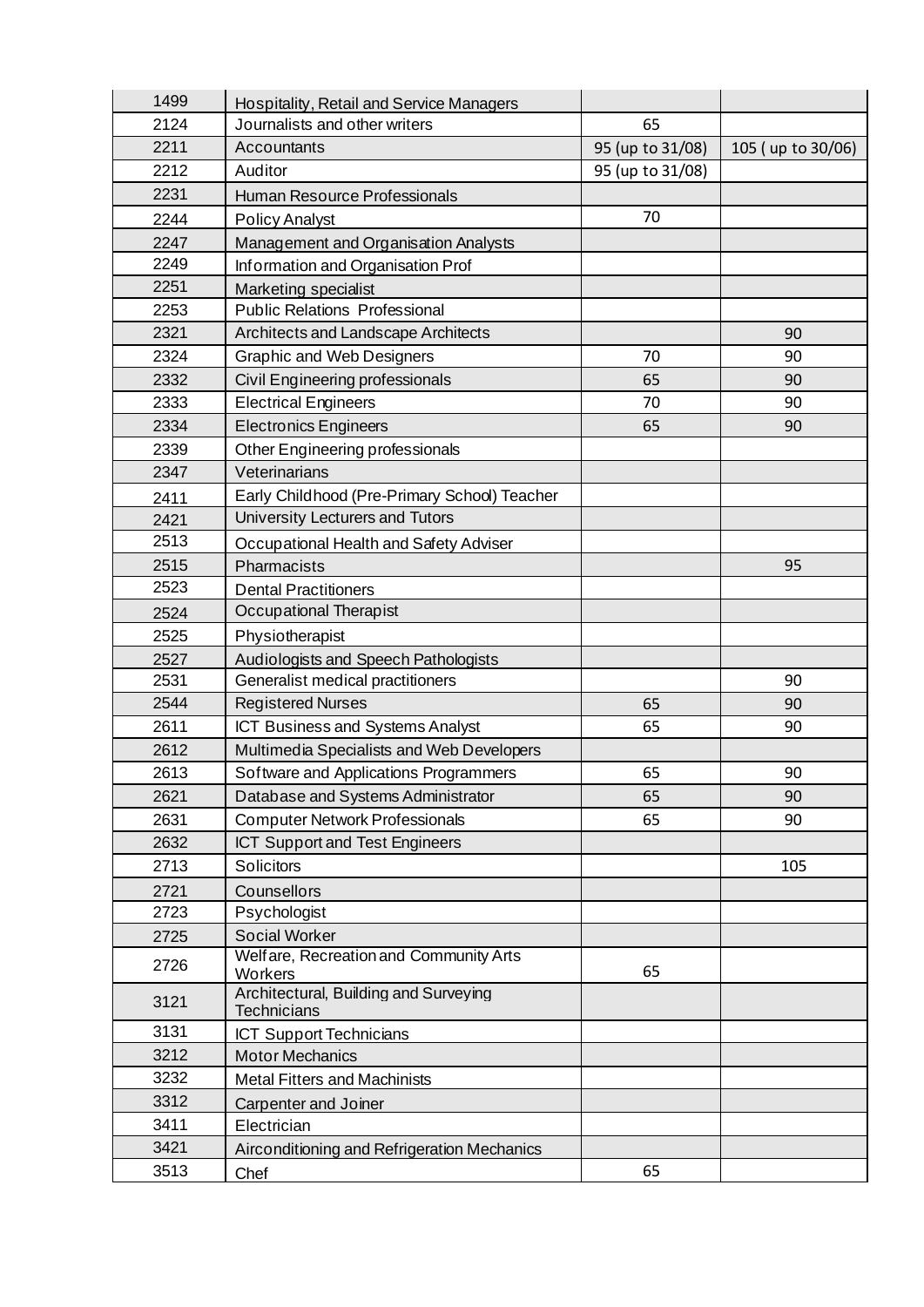| 3514 | Cook                                         | 65 |    |
|------|----------------------------------------------|----|----|
| 3622 | Gardener                                     |    |    |
| 3911 | Hairdressers                                 |    |    |
| 4114 | <b>Enrolled Nurse</b>                        | 70 | 90 |
| 4117 | Welfare Support Worker                       |    |    |
| 4523 | <b>Sports Development Officer</b>            |    |    |
| 5111 | Contract, Program and Project Administrators | 65 |    |

| <b>INVITATION ROUND - 5 October 2021</b> |                                                     |                             |                             |
|------------------------------------------|-----------------------------------------------------|-----------------------------|-----------------------------|
| Code                                     | <b>NOMINATED OCCUPATION</b>                         | <b>Minimum Rank:</b><br>491 | <b>Minimum Rank:</b><br>190 |
| 1312                                     | Advertising, Public Relations and Sales<br>Managers |                             |                             |
| 1321                                     | Corporate Services Manager                          |                             |                             |
| 1322                                     | <b>Finance Managers</b>                             |                             |                             |
| 1323                                     | Human Resource Managers                             |                             |                             |
| 1324                                     | Policy and Planning Managers                        |                             |                             |
| 1331                                     | <b>Construction Project Manager</b>                 |                             |                             |
| 1335                                     | <b>Production Manager (Manufacturing)</b>           |                             |                             |
| 1336                                     | <b>Supply and Distribution Manager</b>              | 65                          |                             |
| 1351                                     | <b>ICT Manager</b>                                  |                             |                             |
| 1399                                     | <b>Other Specialist Manager</b>                     |                             |                             |
| 1411                                     | Cafe and Restaurant Manager                         | 65                          | 95                          |
| 1492                                     | <b>Customer Service Manager</b>                     |                             |                             |
| 1493                                     | Conference and Event Organisers                     |                             |                             |
| 1499                                     | Hospitality, Retail and Service Managers            |                             |                             |
| 2124                                     | Journalists and other writers                       |                             |                             |
| 2211                                     | Accountants                                         | 100                         |                             |
| 2212                                     | Auditor                                             |                             |                             |
| 2231                                     | Human Resource Professionals                        |                             |                             |
| 2244                                     | <b>Policy Analyst</b>                               |                             |                             |
| 2247                                     | <b>Management and Organisation Analysts</b>         |                             |                             |
| 2249                                     | Information and Organisation Prof                   |                             |                             |
| 2251                                     | <b>Marketing specialist</b>                         | 65                          |                             |
| 2253                                     | <b>Public Relations Professional</b>                |                             |                             |
| 2321                                     | Architects and Landscape Architects                 |                             |                             |
| 2324                                     | <b>Graphic and Web Designers</b>                    | 65                          | 95                          |
| 2332                                     | Civil Engineering professionals                     | 65                          |                             |
| 2333                                     | <b>Electrical Engineers</b>                         | 65                          |                             |
| 2334                                     | <b>Electronics Engineers</b>                        | 65                          | 95                          |
| 2339                                     | Other Engineering professionals                     |                             |                             |
| 2347                                     | Veterinarians                                       |                             |                             |
| 2411                                     | Early Childhood (Pre-Primary School) Teacher        |                             |                             |
| 2421                                     | University Lecturers and Tutors                     |                             |                             |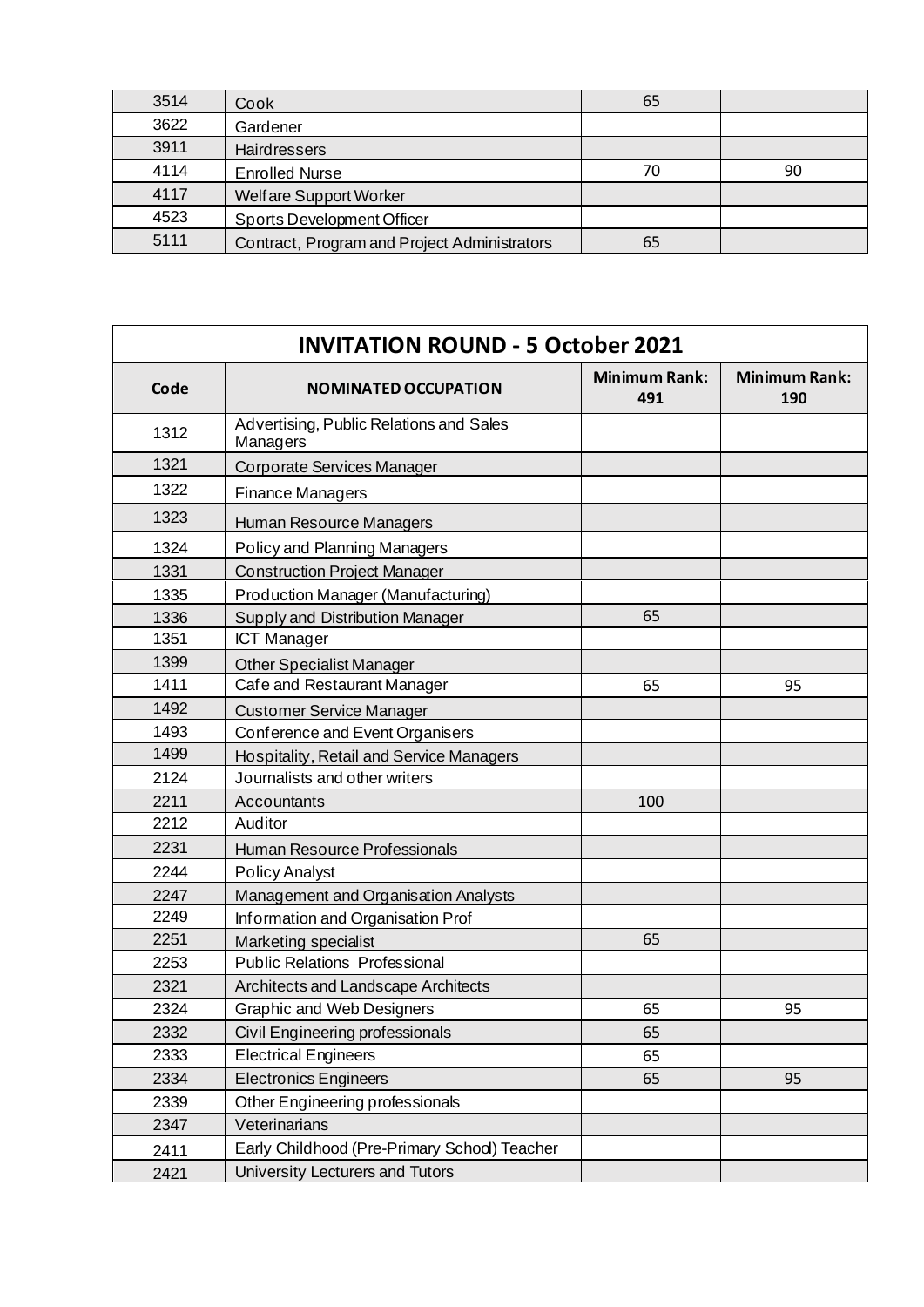| 2513 | Occupational Health and Safety Adviser                      |    |     |
|------|-------------------------------------------------------------|----|-----|
| 2515 | Pharmacists                                                 |    | 100 |
| 2523 | <b>Dental Practitioners</b>                                 |    |     |
| 2524 | Occupational Therapist                                      |    |     |
| 2525 | Physiotherapist                                             |    |     |
| 2527 | Audiologists and Speech Pathologists                        |    |     |
| 2531 | Generalist medical practitioners                            |    |     |
| 2544 | <b>Registered Nurses</b>                                    | 65 |     |
| 2611 | <b>ICT Business and Systems Analyst</b>                     | 65 | 95  |
| 2612 | Multimedia Specialists and Web Developers                   |    | 95  |
| 2613 | Software and Applications Programmers                       | 65 | 95  |
| 2621 | Database and Systems Administrator                          | 65 |     |
| 2631 | <b>Computer Network Professionals</b>                       | 65 |     |
| 2632 | <b>ICT Support and Test Engineers</b>                       |    |     |
| 2713 | <b>Solicitors</b>                                           |    |     |
| 2721 | Counsellors                                                 |    |     |
| 2723 | Psychologist                                                |    |     |
| 2725 | <b>Social Worker</b>                                        |    |     |
| 2726 | Welfare, Recreation and Community Arts<br>Workers           |    | 95  |
| 3121 | Architectural, Building and Surveying<br><b>Technicians</b> |    |     |
| 3131 | <b>ICT Support Technicians</b>                              |    |     |
| 3212 | <b>Motor Mechanics</b>                                      | 65 |     |
| 3232 | <b>Metal Fitters and Machinists</b>                         |    |     |
| 3312 | Carpenter and Joiner                                        |    |     |
| 3411 | Electrician                                                 |    |     |
| 3421 | Airconditioning and Refrigeration Mechanics                 |    |     |
| 3513 | Chef                                                        | 65 | 95  |
| 3514 | Cook                                                        | 65 |     |
| 3622 | Gardener                                                    |    |     |
| 3911 | Hairdressers                                                |    |     |
| 4114 | <b>Enrolled Nurse</b>                                       | 65 |     |
| 4117 | Welfare Support Worker                                      |    |     |
| 4523 | <b>Sports Development Officer</b>                           |    |     |
| 5111 | Contract, Program and Project Administrators                | 65 |     |

| <b>INVITATION ROUND - 27 September 2021</b> |                                                            |                             |                             |
|---------------------------------------------|------------------------------------------------------------|-----------------------------|-----------------------------|
| Code                                        | <b>NOMINATED OCCUPATION</b>                                | <b>Minimum Rank:</b><br>491 | <b>Minimum Rank:</b><br>190 |
| 1312                                        | Advertising, Public Relations and Sales<br><b>Managers</b> |                             |                             |
| 1321                                        | Corporate Services Manager                                 |                             |                             |
| 1322                                        | <b>Finance Managers</b>                                    |                             |                             |
| 1323                                        | Human Resource Managers                                    |                             |                             |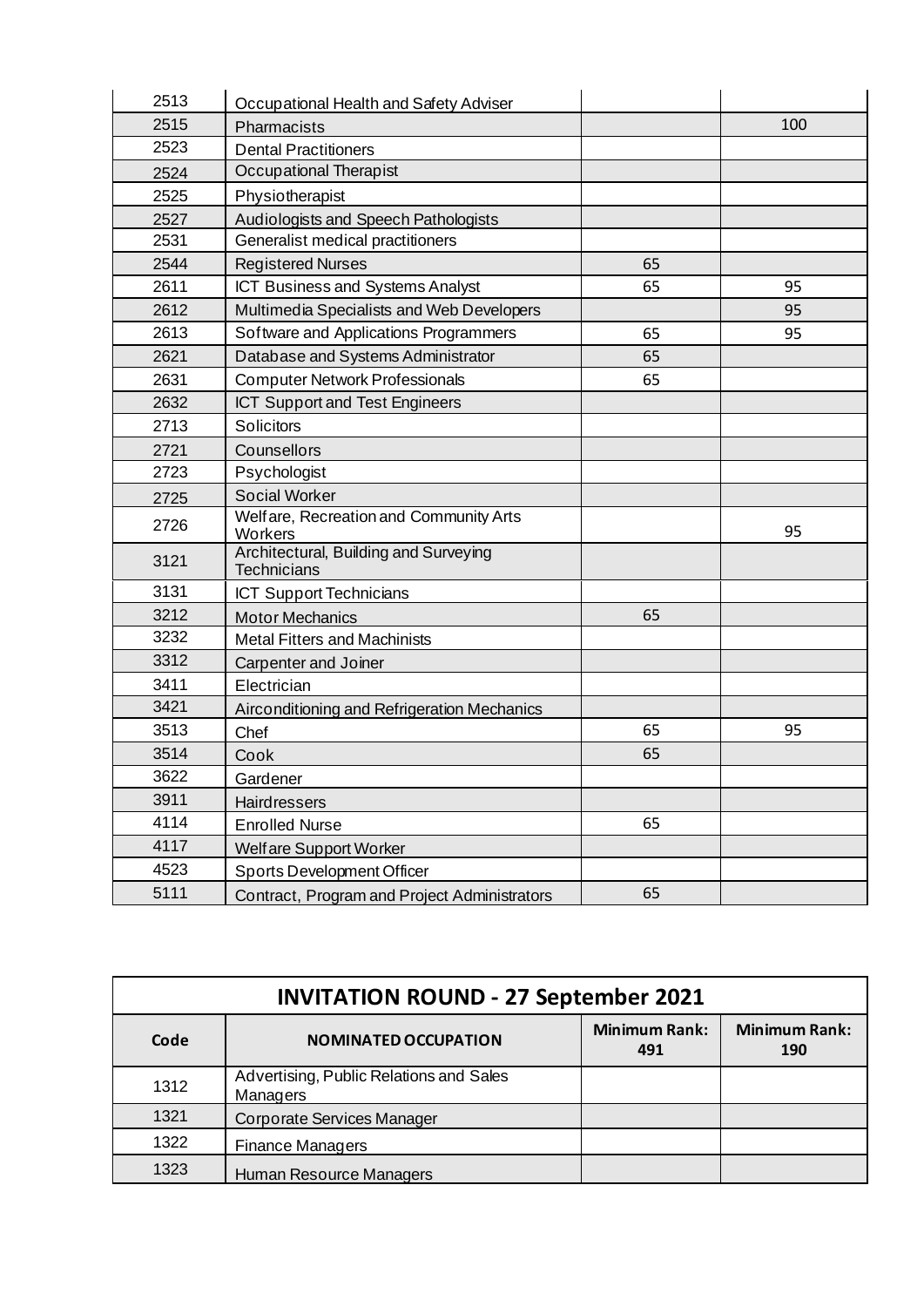| 1324 | Policy and Planning Managers                      |     |     |
|------|---------------------------------------------------|-----|-----|
| 1331 | <b>Construction Project Manager</b>               |     |     |
| 1335 | <b>Production Manager (Manufacturing)</b>         |     |     |
| 1336 | Supply and Distribution Manager                   |     |     |
| 1351 | <b>ICT Manager</b>                                |     |     |
| 1399 | <b>Other Specialist Manager</b>                   |     |     |
| 1411 | Cafe and Restaurant Manager                       |     |     |
| 1492 | <b>Customer Service Manager</b>                   |     |     |
| 1493 | Conference and Event Organisers                   |     |     |
| 1499 | Hospitality, Retail and Service Managers          |     |     |
| 2124 | Journalists and other writers                     |     |     |
| 2211 | Accountants                                       | 100 | 110 |
| 2212 | Auditor                                           |     |     |
| 2231 | Human Resource Professionals                      | 65  |     |
| 2244 | <b>Policy Analyst</b>                             |     |     |
| 2247 | Management and Organisation Analysts              |     |     |
| 2249 | Information and Organisation Prof                 |     |     |
| 2251 | <b>Marketing specialist</b>                       | 65  |     |
| 2253 | <b>Public Relations Professional</b>              |     |     |
| 2321 | Architects and Landscape Architects               |     |     |
| 2324 | <b>Graphic and Web Designers</b>                  |     |     |
| 2332 | Civil Engineering professionals                   | 65  |     |
| 2333 | <b>Electrical Engineers</b>                       | 65  | 100 |
| 2334 | <b>Electronics Engineers</b>                      |     | 100 |
| 2339 | Other Engineering professionals                   | 65  |     |
| 2347 | Veterinarians                                     |     |     |
| 2411 | Early Childhood (Pre-Primary School) Teacher      | 65  |     |
| 2421 | University Lecturers and Tutors                   |     |     |
| 2513 | Occupational Health and Safety Adviser            |     |     |
| 2515 | Pharmacists                                       |     | 100 |
| 2523 | <b>Dental Practitioners</b>                       |     |     |
| 2524 | Occupational Therapist                            |     |     |
| 2525 | Physiotherapist                                   |     |     |
| 2527 | Audiologists and Speech Pathologists              |     |     |
| 2531 | Generalist medical practitioners                  |     |     |
| 2544 | <b>Registered Nurses</b>                          | 65  | 100 |
| 2611 | ICT Business and Systems Analyst                  | 65  | 100 |
| 2612 | Multimedia Specialists and Web Developers         | 65  | 100 |
| 2613 | Software and Applications Programmers             | 65  | 100 |
| 2621 | Database and Systems Administrator                | 65  |     |
| 2631 | <b>Computer Network Professionals</b>             | 65  |     |
| 2632 | <b>ICT Support and Test Engineers</b>             | 65  |     |
| 2713 | Solicitors                                        | 65  | 100 |
| 2721 | Counsellors                                       |     |     |
| 2723 | Psychologist                                      |     |     |
| 2725 | <b>Social Worker</b>                              |     |     |
| 2726 | Welfare, Recreation and Community Arts<br>Workers | 65  |     |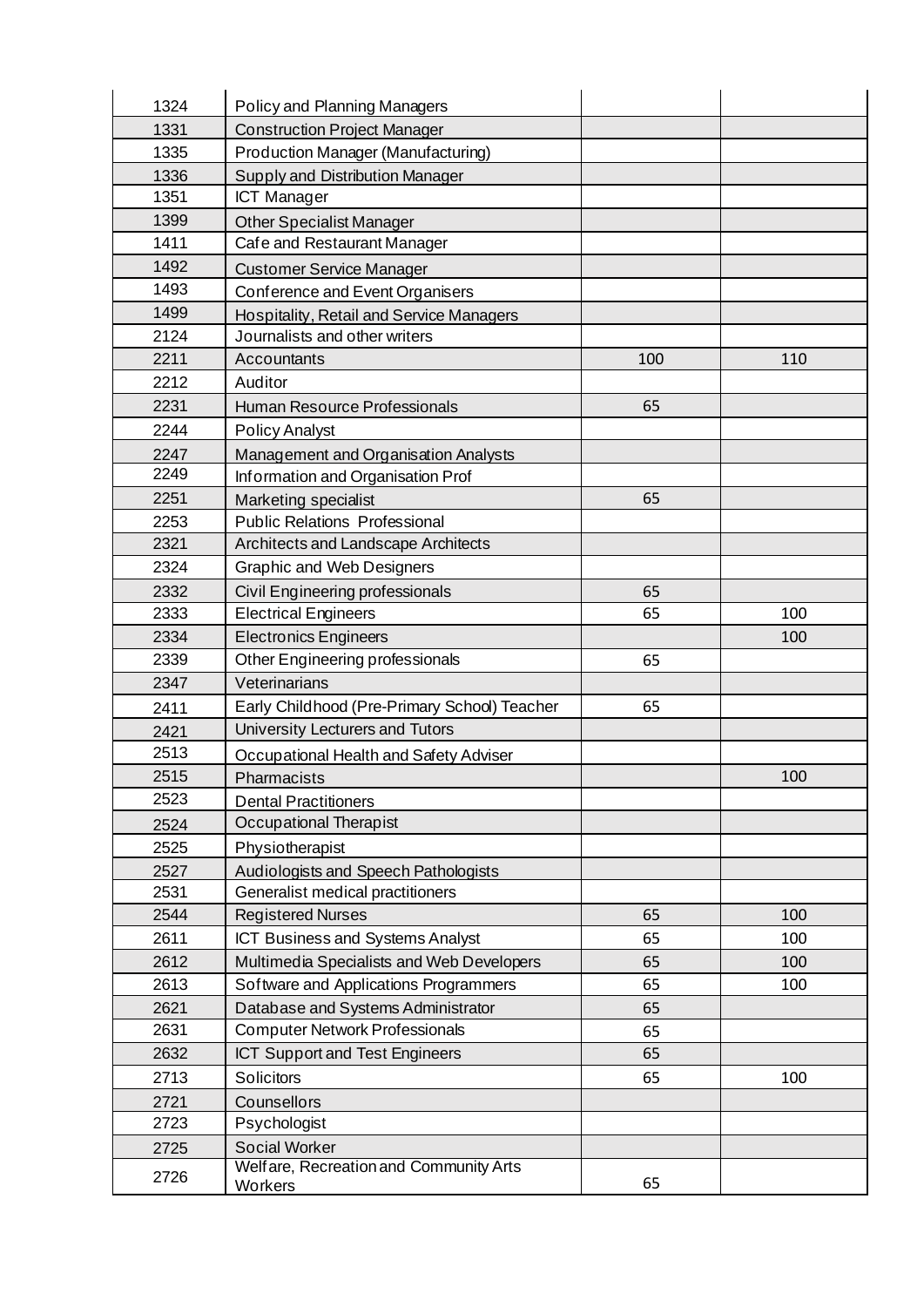| 3121 | Architectural, Building and Surveying<br>Technicians | 65 | 100 |
|------|------------------------------------------------------|----|-----|
| 3131 | <b>ICT Support Technicians</b>                       |    |     |
| 3212 | <b>Motor Mechanics</b>                               | 65 |     |
| 3232 | <b>Metal Fitters and Machinists</b>                  |    |     |
| 3312 | Carpenter and Joiner                                 |    |     |
| 3411 | Electrician                                          |    |     |
| 3421 | Airconditioning and Refrigeration Mechanics          |    |     |
| 3513 | Chef                                                 | 65 |     |
| 3514 | Cook                                                 |    | 100 |
| 3622 | Gardener                                             |    |     |
| 3911 | <b>Hairdressers</b>                                  |    |     |
| 4114 | <b>Enrolled Nurse</b>                                | 65 | 100 |
| 4117 | Welfare Support Worker                               |    |     |
| 4523 | <b>Sports Development Officer</b>                    |    | 100 |
| 5111 | Contract, Program and Project Administrators         | 65 | 100 |

| <b>INVITATION ROUND - 20 September 2021</b> |                                                     |                             |                             |
|---------------------------------------------|-----------------------------------------------------|-----------------------------|-----------------------------|
| Code                                        | <b>NOMINATED OCCUPATION</b>                         | <b>Minimum Rank:</b><br>491 | <b>Minimum Rank:</b><br>190 |
| 1312                                        | Advertising, Public Relations and Sales<br>Managers |                             |                             |
| 1321                                        | Corporate Services Manager                          |                             |                             |
| 1322                                        | <b>Finance Managers</b>                             |                             |                             |
| 1323                                        | Human Resource Managers                             |                             |                             |
| 1324                                        | Policy and Planning Managers                        |                             |                             |
| 1331                                        | <b>Construction Project Manager</b>                 |                             |                             |
| 1335                                        | <b>Production Manager (Manufacturing)</b>           |                             |                             |
| 1336                                        | Supply and Distribution Manager                     |                             |                             |
| 1351                                        | <b>ICT Manager</b>                                  |                             |                             |
| 1399                                        | <b>Other Specialist Manager</b>                     |                             |                             |
| 1411                                        | Cafe and Restaurant Manager                         |                             |                             |
| 1492                                        | <b>Customer Service Manager</b>                     |                             |                             |
| 1493                                        | Conference and Event Organisers                     |                             |                             |
| 1499                                        | Hospitality, Retail and Service Managers            |                             |                             |
| 2124                                        | Journalists and other writers                       |                             |                             |
| 2211                                        | Accountants                                         | 100                         | 115                         |
| 2212                                        | Auditor                                             |                             |                             |
| 2231                                        | Human Resource Professionals                        |                             |                             |
| 2244                                        | <b>Policy Analyst</b>                               | 65                          |                             |
| 2247                                        | Management and Organisation Analysts                |                             |                             |
| 2249                                        | Information and Organisation Prof                   |                             |                             |
| 2251                                        | Marketing specialist                                |                             |                             |
| 2253                                        | <b>Public Relations Professional</b>                |                             |                             |
| 2321                                        | Architects and Landscape Architects                 | 65                          | 110                         |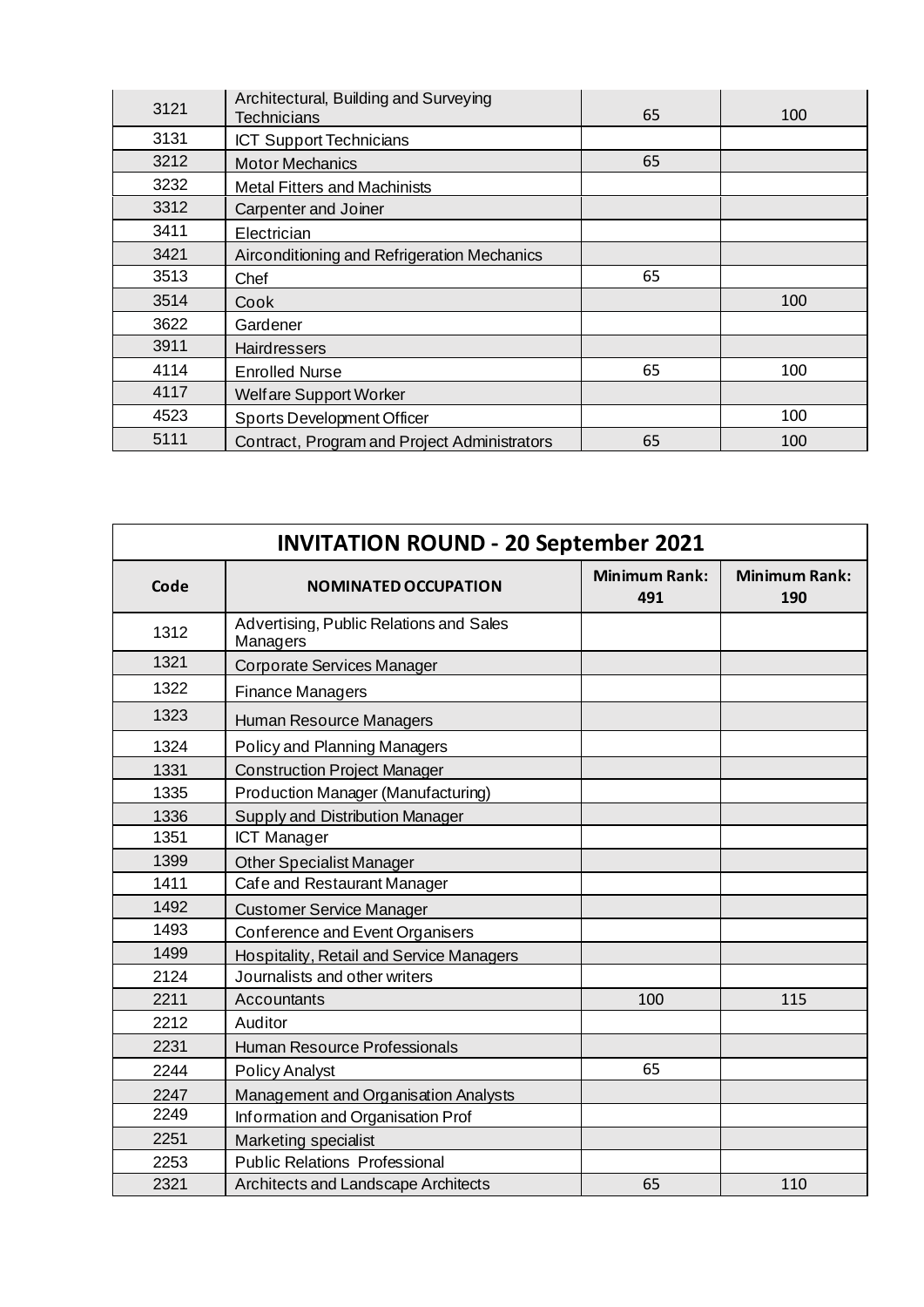| 2324 | <b>Graphic and Web Designers</b>                            | 65 |     |
|------|-------------------------------------------------------------|----|-----|
| 2332 | Civil Engineering professionals                             | 65 | 110 |
| 2333 | <b>Electrical Engineers</b>                                 |    |     |
| 2334 | <b>Electronics Engineers</b>                                | 65 |     |
| 2339 | Other Engineering professionals                             |    |     |
| 2347 | Veterinarians                                               |    |     |
| 2411 | Early Childhood (Pre-Primary School) Teacher                | 65 | 110 |
| 2421 | University Lecturers and Tutors                             |    |     |
| 2513 | Occupational Health and Safety Adviser                      |    |     |
| 2515 | Pharmacists                                                 |    |     |
| 2523 | <b>Dental Practitioners</b>                                 |    |     |
| 2524 | Occupational Therapist                                      |    |     |
| 2525 | Physiotherapist                                             |    |     |
| 2527 | Audiologists and Speech Pathologists                        |    |     |
| 2531 | Generalist medical practitioners                            |    |     |
| 2544 | <b>Registered Nurses</b>                                    | 65 |     |
| 2611 | <b>ICT Business and Systems Analyst</b>                     |    |     |
| 2612 | Multimedia Specialists and Web Developers                   | 65 |     |
| 2613 | Software and Applications Programmers                       | 65 |     |
| 2621 | Database and Systems Administrator                          | 65 |     |
| 2631 | <b>Computer Network Professionals</b>                       | 65 |     |
| 2632 | ICT Support and Test Engineers                              |    |     |
| 2713 | Solicitors                                                  |    | 110 |
| 2721 | Counsellors                                                 |    |     |
| 2723 | Psychologist                                                |    |     |
| 2725 | <b>Social Worker</b>                                        | 65 |     |
| 2726 | Welfare, Recreation and Community Arts<br>Workers           |    |     |
| 3121 | Architectural, Building and Surveying<br><b>Technicians</b> | 65 |     |
| 3131 | <b>ICT Support Technicians</b>                              |    |     |
| 3212 | <b>Motor Mechanics</b>                                      |    |     |
| 3232 | <b>Metal Fitters and Machinists</b>                         |    |     |
| 3312 | Carpenter and Joiner                                        |    |     |
| 3411 | Electrician                                                 |    |     |
| 3421 | Airconditioning and Refrigeration Mechanics                 |    |     |
| 3513 | Chef                                                        | 65 |     |
| 3514 | Cook                                                        | 65 |     |
| 3622 | Gardener                                                    |    |     |
| 3911 | Hairdressers                                                |    |     |
| 4114 | <b>Enrolled Nurse</b>                                       | 65 | 110 |
| 4117 | Welfare Support Worker                                      |    |     |
| 4523 | <b>Sports Development Officer</b>                           |    |     |
| 5111 | Contract, Program and Project Administrators                | 65 |     |

## **INVITATION ROUND - 13 September 2021**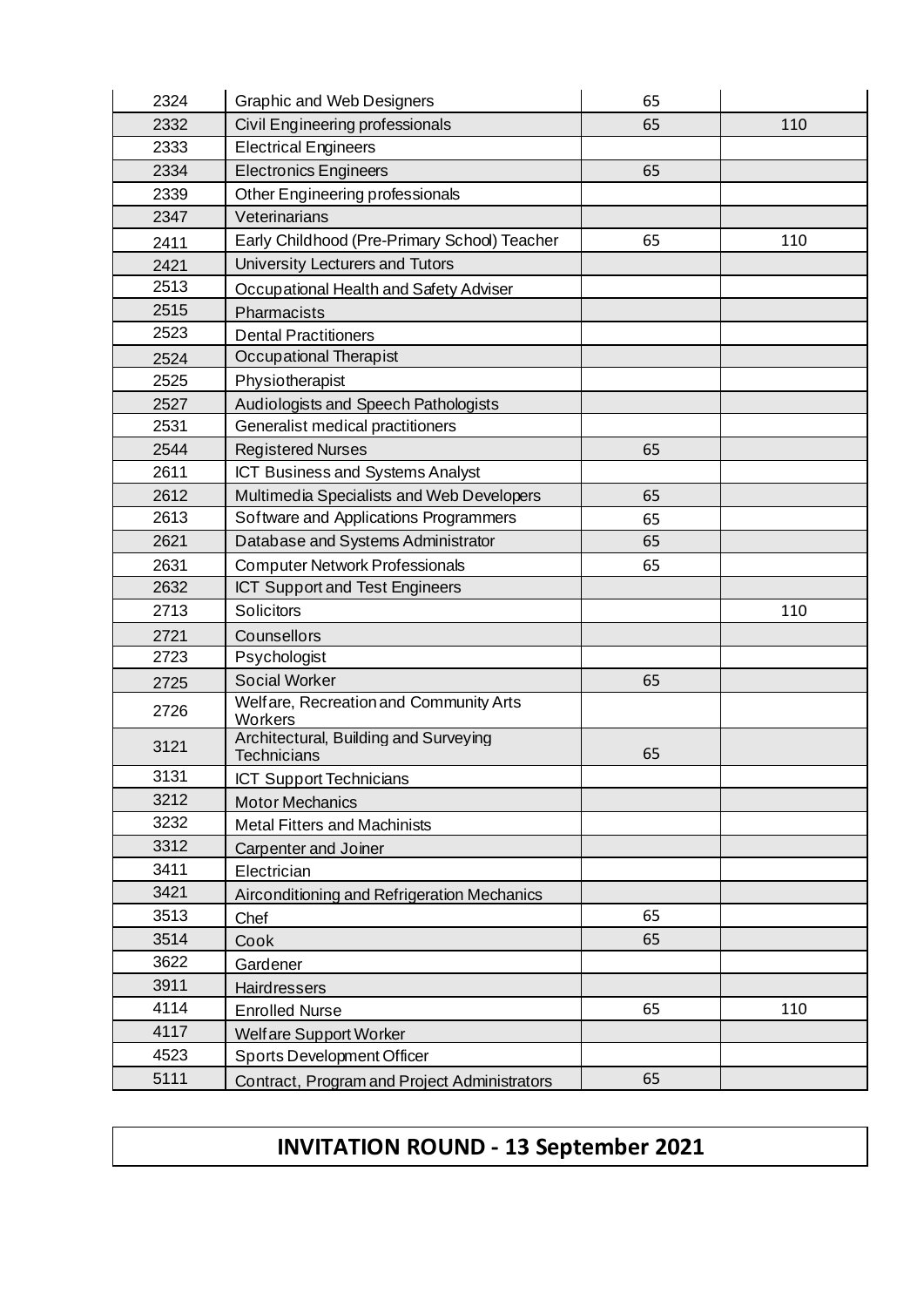| Code | <b>NOMINATED OCCUPATION</b>                         | <b>Minimum Rank:</b><br>491 | <b>Minimum Rank:</b><br>190 |
|------|-----------------------------------------------------|-----------------------------|-----------------------------|
| 1312 | Advertising, Public Relations and Sales<br>Managers |                             |                             |
| 1321 | Corporate Services Manager                          |                             |                             |
| 1322 | <b>Finance Managers</b>                             | 100                         |                             |
| 1323 | Human Resource Managers                             |                             |                             |
| 1324 | Policy and Planning Managers                        |                             |                             |
| 1331 | <b>Construction Project Manager</b>                 |                             |                             |
| 1335 | <b>Production Manager (Manufacturing)</b>           |                             |                             |
| 1336 | Supply and Distribution Manager                     |                             |                             |
| 1351 | <b>ICT Manager</b>                                  |                             |                             |
| 1399 | <b>Other Specialist Manager</b>                     |                             |                             |
| 1411 | Cafe and Restaurant Manager                         |                             |                             |
| 1492 | <b>Customer Service Manager</b>                     |                             |                             |
| 1493 | Conference and Event Organisers                     |                             |                             |
| 1499 | Hospitality, Retail and Service Managers            |                             |                             |
| 2124 | Journalists and other writers                       |                             |                             |
| 2211 | Accountants                                         | 100                         |                             |
| 2212 | Auditor                                             |                             |                             |
| 2231 | Human Resource Professionals                        |                             |                             |
| 2244 | <b>Policy Analyst</b>                               |                             |                             |
| 2247 | Management and Organisation Analysts                |                             |                             |
| 2249 | Information and Organisation Prof                   |                             |                             |
| 2251 | Marketing specialist                                | 65                          |                             |
| 2253 | <b>Public Relations Professional</b>                |                             |                             |
| 2321 | Architects and Landscape Architects                 |                             |                             |
| 2324 | <b>Graphic and Web Designers</b>                    | 65                          |                             |
| 2332 | Civil Engineering professionals                     | 65                          |                             |
| 2333 | <b>Electrical Engineers</b>                         | 65                          |                             |
| 2334 | <b>Electronics Engineers</b>                        | 65                          |                             |
| 2339 | Other Engineering professionals                     |                             |                             |
| 2347 | Veterinarians                                       |                             |                             |
| 2411 | Early Childhood (Pre-Primary School) Teacher        | 65                          |                             |
| 2421 | University Lecturers and Tutors                     |                             |                             |
| 2513 | Occupational Health and Safety Adviser              |                             |                             |
| 2515 | Pharmacists                                         | 65                          |                             |
| 2523 | <b>Dental Practitioners</b>                         |                             |                             |
| 2524 | Occupational Therapist                              |                             |                             |
| 2525 | Physiotherapist                                     |                             |                             |
| 2527 | Audiologists and Speech Pathologists                |                             |                             |
| 2531 | Generalist medical practitioners                    |                             | 120                         |
| 2544 | <b>Registered Nurses</b>                            | 65                          |                             |
| 2611 | ICT Business and Systems Analyst                    | 65                          |                             |
| 2612 | Multimedia Specialists and Web Developers           | 65                          |                             |
| 2613 | Software and Applications Programmers               | 65                          |                             |
| 2621 | Database and Systems Administrator                  |                             |                             |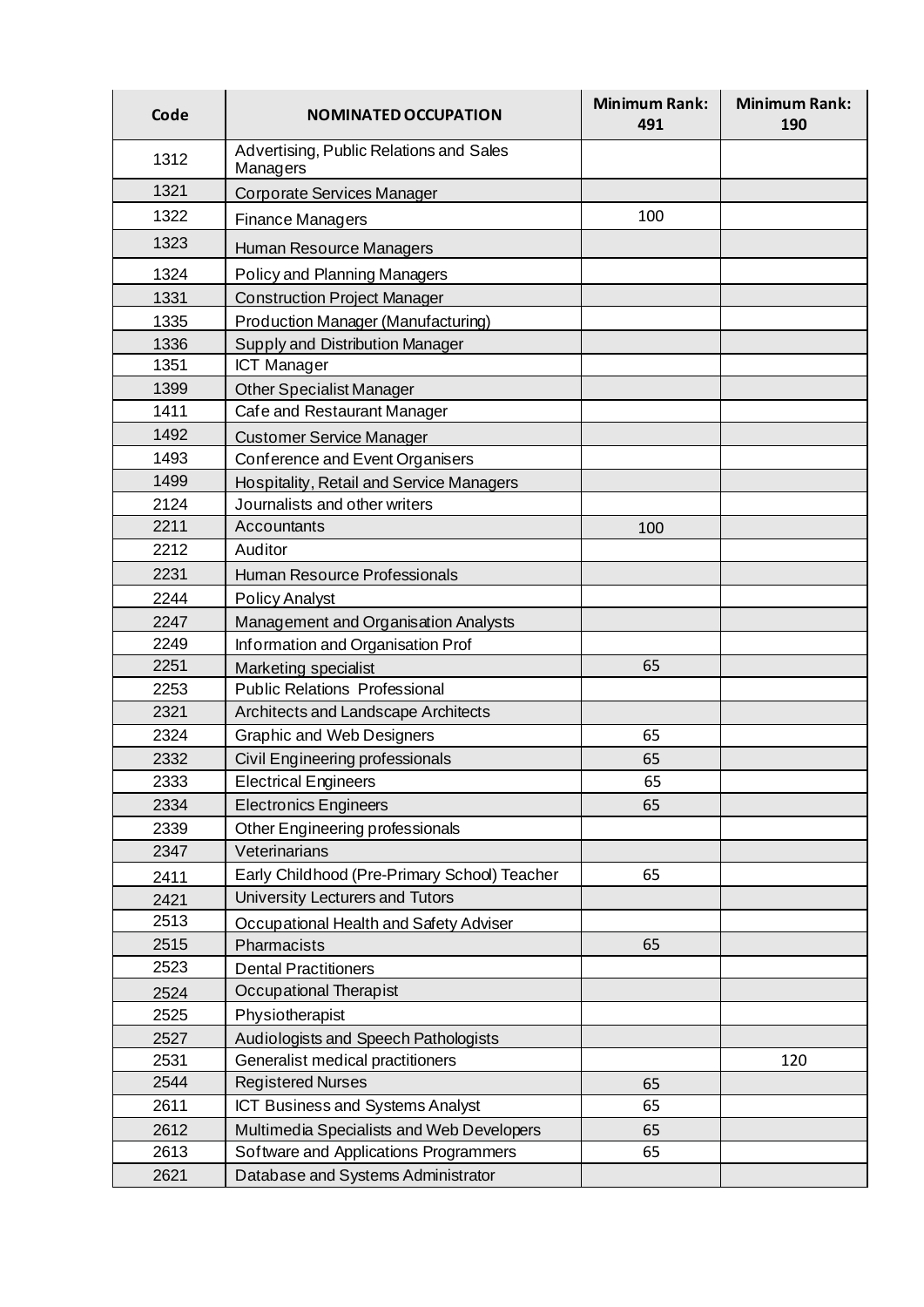| 2631 | <b>Computer Network Professionals</b>                       | 65 |  |
|------|-------------------------------------------------------------|----|--|
| 2632 | <b>ICT Support and Test Engineers</b>                       |    |  |
| 2713 | Solicitors                                                  |    |  |
| 2721 | Counsellors                                                 |    |  |
| 2723 | Psychologist                                                |    |  |
| 2725 | <b>Social Worker</b>                                        |    |  |
| 2726 | Welfare, Recreation and Community Arts<br>Workers           |    |  |
| 3121 | Architectural, Building and Surveying<br><b>Technicians</b> |    |  |
| 3131 | <b>ICT Support Technicians</b>                              |    |  |
| 3212 | <b>Motor Mechanics</b>                                      | 65 |  |
| 3232 | <b>Metal Fitters and Machinists</b>                         |    |  |
| 3312 | Carpenter and Joiner                                        |    |  |
| 3411 | Electrician                                                 |    |  |
| 3421 | Airconditioning and Refrigeration Mechanics                 |    |  |
| 3513 | Chef                                                        | 65 |  |
| 3514 | Cook                                                        | 65 |  |
| 3622 | Gardener                                                    |    |  |
| 3911 | <b>Hairdressers</b>                                         |    |  |
| 4114 | <b>Enrolled Nurse</b>                                       | 65 |  |
| 4117 | Welfare Support Worker                                      |    |  |
| 4523 | <b>Sports Development Officer</b>                           |    |  |
| 5111 | Contract, Program and Project Administrators                | 65 |  |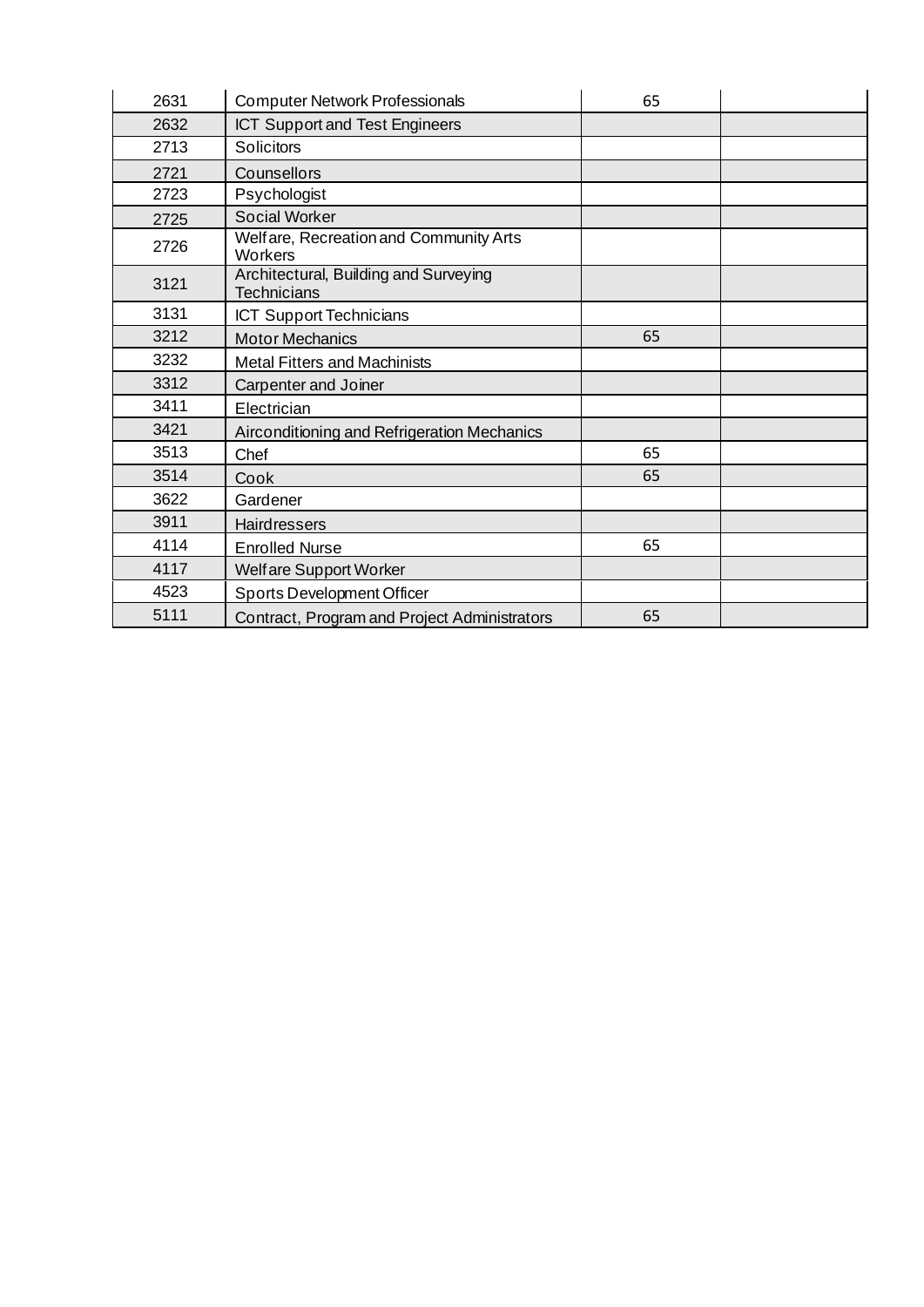| <b>INVITATION ROUND - 8 September 2021</b> |                                                     |                             |                             |
|--------------------------------------------|-----------------------------------------------------|-----------------------------|-----------------------------|
| Code                                       | <b>NOMINATED OCCUPATION</b>                         | <b>Minimum Rank:</b><br>491 | <b>Minimum Rank:</b><br>190 |
| 1312                                       | Advertising, Public Relations and Sales<br>Managers |                             |                             |
| 1321                                       | Corporate Services Manager                          |                             |                             |
| 1322                                       | <b>Finance Managers</b>                             | 100                         |                             |
| 1323                                       | Human Resource Managers                             |                             |                             |
| 1324                                       | <b>Policy and Planning Managers</b>                 |                             |                             |
| 1331                                       | <b>Construction Project Manager</b>                 |                             |                             |
| 1335                                       | Production Manager (Manufacturing)                  |                             |                             |
| 1336                                       | Supply and Distribution Manager                     |                             |                             |
| 1351                                       | <b>ICT Manager</b>                                  |                             |                             |
| 1399                                       | <b>Other Specialist Manager</b>                     |                             |                             |
| 1411                                       | Cafe and Restaurant Manager                         |                             |                             |
| 1492                                       | <b>Customer Service Manager</b>                     |                             |                             |
| 1493                                       | Conference and Event Organisers                     |                             |                             |
| 1499                                       | <b>Hospitality, Retail and Service Managers</b>     |                             |                             |
| 2124                                       | Journalists and other writers                       |                             |                             |
| 2211                                       | Accountants                                         | 100                         | 120                         |
| 2212                                       | Auditor                                             | 100                         |                             |
| 2231                                       | Human Resource Professionals                        | 70                          |                             |
| 2244                                       | <b>Policy Analyst</b>                               |                             |                             |
| 2247                                       | Management and Organisation Analysts                |                             |                             |
| 2249                                       | Information and Organisation Prof                   |                             |                             |
| 2251                                       | Marketing specialist                                |                             |                             |
| 2253                                       | <b>Public Relations Professional</b>                |                             |                             |
| 2321                                       | Architects and Landscape Architects                 | 70                          |                             |
| 2324                                       | <b>Graphic and Web Designers</b>                    |                             |                             |
| 2332                                       | Civil Engineering professionals                     |                             |                             |
| 2333                                       | <b>Electrical Engineers</b>                         | 70                          |                             |
| 2334                                       | <b>Electronics Engineers</b>                        | 70                          |                             |
| 2339                                       | Other Engineering professionals                     |                             |                             |
| 2347                                       | Veterinarians                                       |                             |                             |
| 2411                                       | Early Childhood (Pre-Primary School) Teacher        |                             |                             |
| 2421                                       | University Lecturers and Tutors                     |                             |                             |
| 2513                                       | Occupational Health and Safety Adviser              |                             |                             |
| 2515                                       | Pharmacists                                         | 70                          |                             |
| 2523                                       | <b>Dental Practitioners</b>                         |                             |                             |
| 2524                                       | Occupational Therapist                              |                             |                             |
| 2525                                       | Physiotherapist                                     |                             |                             |
| 2527                                       | Audiologists and Speech Pathologists                |                             |                             |
| 2531                                       | Generalist medical practitioners                    |                             |                             |
| 2544                                       | <b>Registered Nurses</b>                            | 70                          |                             |
| 2611                                       | ICT Business and Systems Analyst                    | 70                          |                             |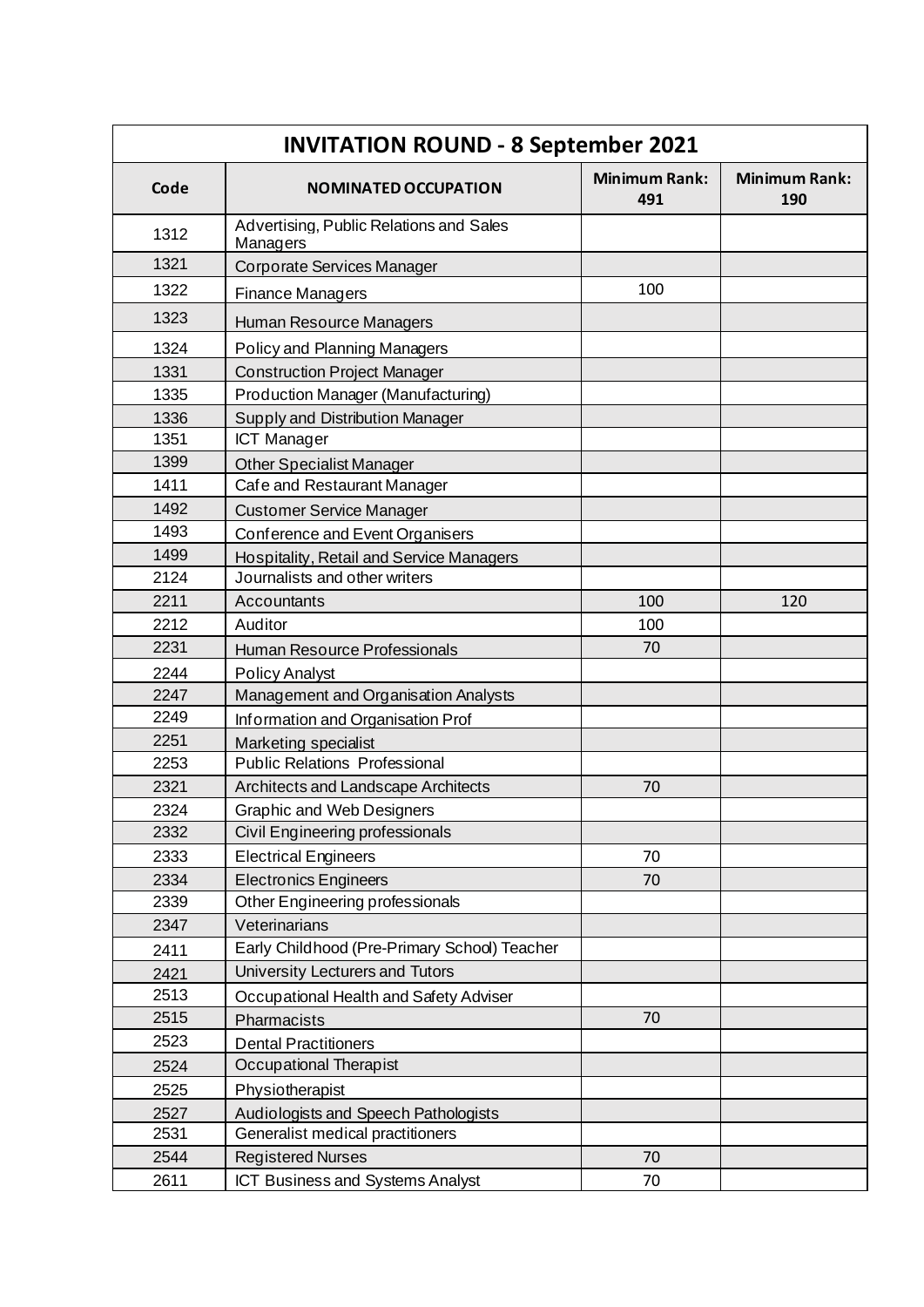| 2612 | Multimedia Specialists and Web Developers                   | 70 |     |
|------|-------------------------------------------------------------|----|-----|
| 2613 | Software and Applications Programmers                       | 70 |     |
| 2621 | Database and Systems Administrator                          |    |     |
| 2631 | <b>Computer Network Professionals</b>                       | 70 |     |
| 2632 | ICT Support and Test Engineers                              |    |     |
| 2713 | <b>Solicitors</b>                                           | 70 | 115 |
| 2721 | Counsellors                                                 |    |     |
| 2723 | Psychologist                                                |    |     |
| 2725 | <b>Social Worker</b>                                        |    |     |
| 2726 | Welfare, Recreation and Community Arts<br>Workers           |    |     |
| 3121 | Architectural, Building and Surveying<br><b>Technicians</b> |    |     |
| 3131 | <b>ICT Support Technicians</b>                              |    |     |
| 3212 | Motor mechanics                                             | 70 |     |
| 3232 | <b>Metal Fitters and Machinists</b>                         |    |     |
| 3312 | <b>Carpenter and Joiner</b>                                 |    |     |
| 3411 | Electrician                                                 |    |     |
| 3421 | Airconditioning and Refrigeration Mechanics                 |    |     |
| 3513 | Chef                                                        | 70 |     |
| 3514 | Cook                                                        |    |     |
| 3622 | Gardener                                                    |    |     |
| 3911 | Hairdressers                                                |    |     |
| 4114 | <b>Enrolled Nurse</b>                                       | 70 | 115 |
| 4117 | Welfare Support Worker                                      |    |     |
| 4523 | <b>Sports Development Officer</b>                           |    |     |
| 5111 | Contract, Program and Project Administrators                | 70 |     |

| <b>INVITATION ROUND - 1 September 2021</b> |                                                     |                             |                             |
|--------------------------------------------|-----------------------------------------------------|-----------------------------|-----------------------------|
| Code                                       | <b>NOMINATED OCCUPATION</b>                         | <b>Minimum Rank:</b><br>491 | <b>Minimum Rank:</b><br>190 |
| 1312                                       | Advertising, Public Relations and Sales<br>Managers |                             |                             |
| 1322                                       | <b>Finance Managers</b>                             | 100                         |                             |
| 1323                                       | Human Resource Managers                             |                             |                             |
| 1324                                       | Policy and Planning Managers                        |                             |                             |
| 1331                                       | <b>Construction Project Manager</b>                 |                             |                             |
| 1335                                       | Production Manager (Manufacturing)                  |                             |                             |
| 1351                                       | <b>ICT Manager</b>                                  |                             |                             |
| 1399                                       | <b>Other Specialist Manager</b>                     |                             |                             |
| 1411                                       | Cafe and Restaurant Manager                         | 65                          |                             |
| 1492                                       | <b>Customer Service Manager</b>                     |                             |                             |
| 2124                                       | Journalists and other writers                       |                             |                             |
| 2211                                       | Accountants                                         | 100                         | 110                         |
| 2212                                       | Auditor                                             | 100                         |                             |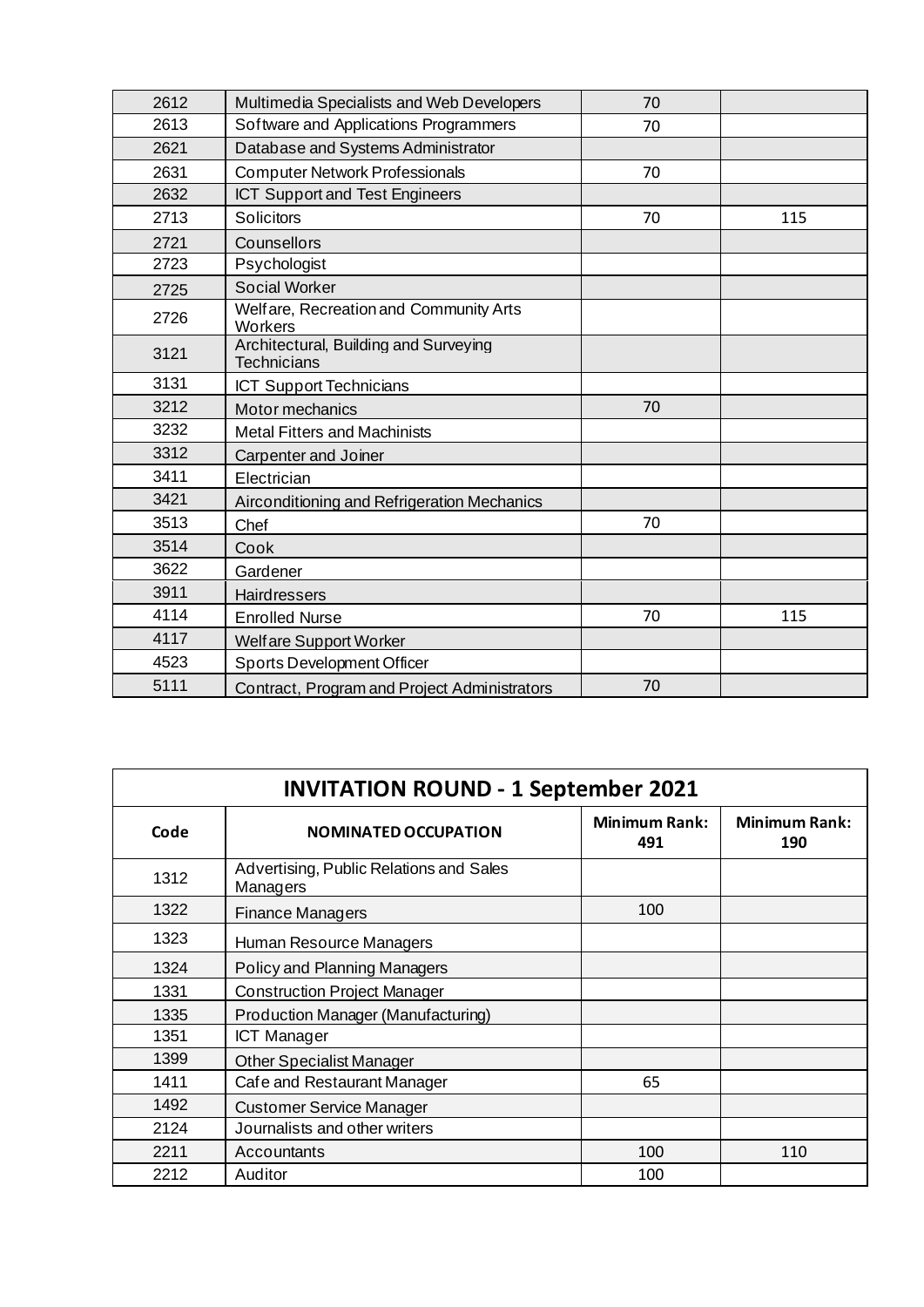| 2223 | Financial Investment advisers and managers                  |    |    |
|------|-------------------------------------------------------------|----|----|
| 2231 | Human Resource Professionals                                |    | 95 |
| 2244 | <b>Policy Analyst</b>                                       |    |    |
| 2247 | Management and Organisation Analysts                        |    |    |
| 2249 | Information and Organisation Prof                           |    |    |
| 2251 | Marketing specialist                                        | 65 |    |
| 2253 | <b>Public Relations Professional</b>                        |    |    |
| 2324 | <b>Graphic and Web Designers</b>                            | 65 |    |
| 2332 | Civil Engineering professionals                             | 65 |    |
| 2339 | Other Engineering professionals                             |    | 95 |
| 2411 | Early Childhood (Pre-Primary School) Teacher                |    | 95 |
| 2513 | Occupational Health and Safety Adviser                      |    |    |
| 2523 | <b>Dental Practitioners</b>                                 |    |    |
| 2524 | Occupational Therapist                                      |    |    |
| 2525 | Physiotherapist                                             |    |    |
| 2527 | Audiologists and Speech Pathologists                        |    |    |
| 2531 | Generalist medical practitioners                            |    |    |
| 2544 | <b>Registered Nurses</b>                                    | 65 |    |
| 2611 | ICT Business and Systems Analyst                            | 65 | 95 |
| 2613 | Software and Applications Programmers                       | 65 | 95 |
| 2621 | Database and Systems Administrator                          |    |    |
| 2631 | <b>Computer Network Professionals</b>                       | 65 |    |
| 2632 | <b>ICT Support and Test Engineers</b>                       |    |    |
| 2721 | Counsellors                                                 | 65 |    |
| 2723 | Psychologist                                                |    |    |
| 2725 | <b>Social Worker</b>                                        |    |    |
| 2726 | Welfare, Recreation and Community Arts<br>Workers           | 65 | 95 |
| 3121 | Architectural, Building and Surveying<br><b>Technicians</b> |    | 95 |
| 3131 | <b>ICT Support Technicians</b>                              |    |    |
| 3232 | <b>Metal Fitters and Machinists</b>                         |    |    |
| 3312 | Carpenter and Joiner                                        |    |    |
| 3513 | Chef                                                        | 65 | 95 |
| 3514 | Cook                                                        |    |    |
| 3622 | Gardener                                                    |    |    |
| 3911 | Hairdressers                                                |    |    |
| 4117 | Welfare Support Worker                                      |    |    |
| 4523 | <b>Sports Development Officer</b>                           |    |    |
| 5111 | Contract, Program and Project Administrators                |    | 95 |

| <b>INVITATION ROUND - 25 August 2021</b> |                                                     |                             |                             |
|------------------------------------------|-----------------------------------------------------|-----------------------------|-----------------------------|
| Code                                     | <b>NOMINATED OCCUPATION</b>                         | <b>Minimum Rank:</b><br>491 | <b>Minimum Rank:</b><br>190 |
| 1312                                     | Advertising, Public Relations and Sales<br>Managers |                             |                             |
| 1322                                     | <b>Finance Managers</b>                             |                             | 105 (May)                   |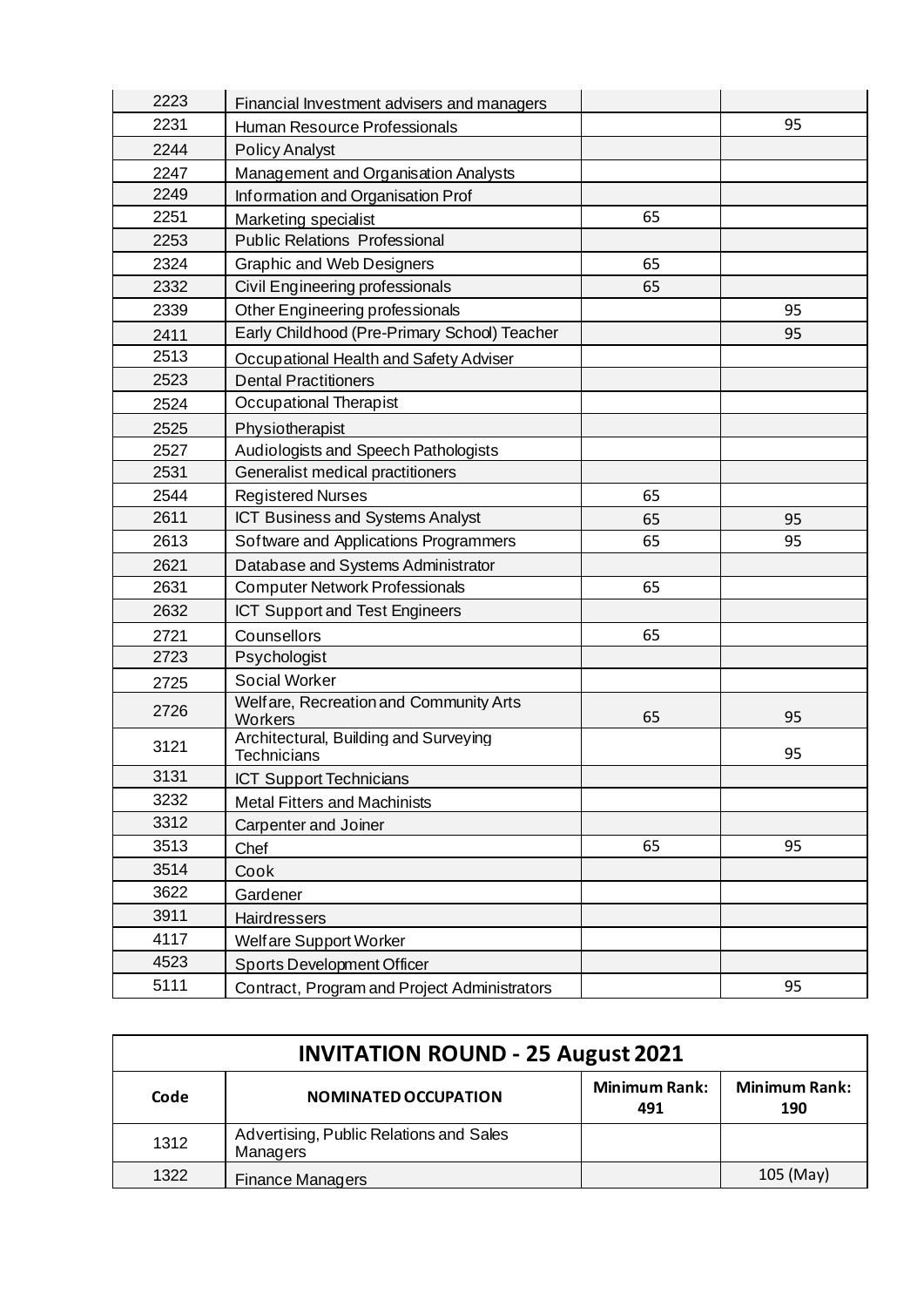| 1323 | Human Resource Managers                              | 65        |           |
|------|------------------------------------------------------|-----------|-----------|
| 1324 | Policy and Planning Managers                         |           |           |
| 1331 | <b>Construction Project Manager</b>                  |           |           |
| 1335 | <b>Production Manager (Manufacturing)</b>            | 65        |           |
| 1351 | ICT Manager                                          | 65        |           |
| 1399 | Other Specialist Manager                             |           |           |
| 1411 | Cafe and Restaurant Manager                          | 65        | 85        |
| 1492 | <b>Customer Service Manager</b>                      |           |           |
| 2124 | Journalists and other writers                        |           |           |
| 2211 | Accountants                                          | 95 (July) | 105 (May) |
| 2212 | Auditor                                              | 95 (July) |           |
| 2223 | Financial Investment advisers and managers           |           |           |
| 2231 | Human Resource Professionals                         |           |           |
| 2244 | <b>Policy Analyst</b>                                | 65        |           |
| 2247 | Management and Organisation Analysts                 |           |           |
| 2249 | Information and Organisation Prof                    |           |           |
| 2251 | Marketing specialist                                 |           |           |
| 2253 | <b>Public Relations Professional</b>                 |           | 85        |
| 2324 | <b>Graphic and Web Designers</b>                     | 65        |           |
| 2332 | Civil Engineering professionals                      | 65        | 85        |
| 2339 | Other Engineering professionals                      |           | 85        |
| 2411 | Early Childhood (Pre-Primary School) Teacher         |           | 85        |
| 2513 | Occupational Health and Safety Adviser               |           |           |
| 2523 | <b>Dental Practitioners</b>                          | 65        |           |
| 2524 | Occupational Therapist                               | 65        |           |
| 2525 | Physiotherapist                                      |           | 90        |
| 2527 | Audiologists and Speech Pathologists                 |           |           |
| 2531 | Generalist medical practitioners                     |           |           |
| 2544 | <b>Registered Nurses</b>                             | 65        | 85        |
| 2611 | ICT Business and Systems Analyst                     | 65        | 85        |
| 2613 | Software and Applications Programmers                | 65        | 85        |
| 2621 | Database and Systems Administrator                   | 65        |           |
| 2631 | <b>Computer Network Professionals</b>                | 65        | 85        |
| 2632 | ICT Support and Test Engineers                       | 65        | 85        |
| 2721 | Counsellors                                          |           |           |
| 2723 | Psychologist                                         |           | 85        |
| 2725 | Social Worker                                        |           |           |
| 2726 | Welfare, Recreation and Community Arts<br>Workers    |           |           |
| 3121 | Architectural, Building and Surveying<br>Technicians |           |           |
| 3131 | <b>ICT Support Technicians</b>                       |           |           |
| 3232 | <b>Metal Fitters and Machinists</b>                  |           |           |
| 3312 | Carpenter and Joiner                                 |           | 85        |
| 3513 | Chef                                                 | 65        | 85        |
| 3514 | Cook                                                 | 65        |           |
| 3622 | Gardener                                             |           |           |
| 3911 | Hairdressers                                         |           | 85        |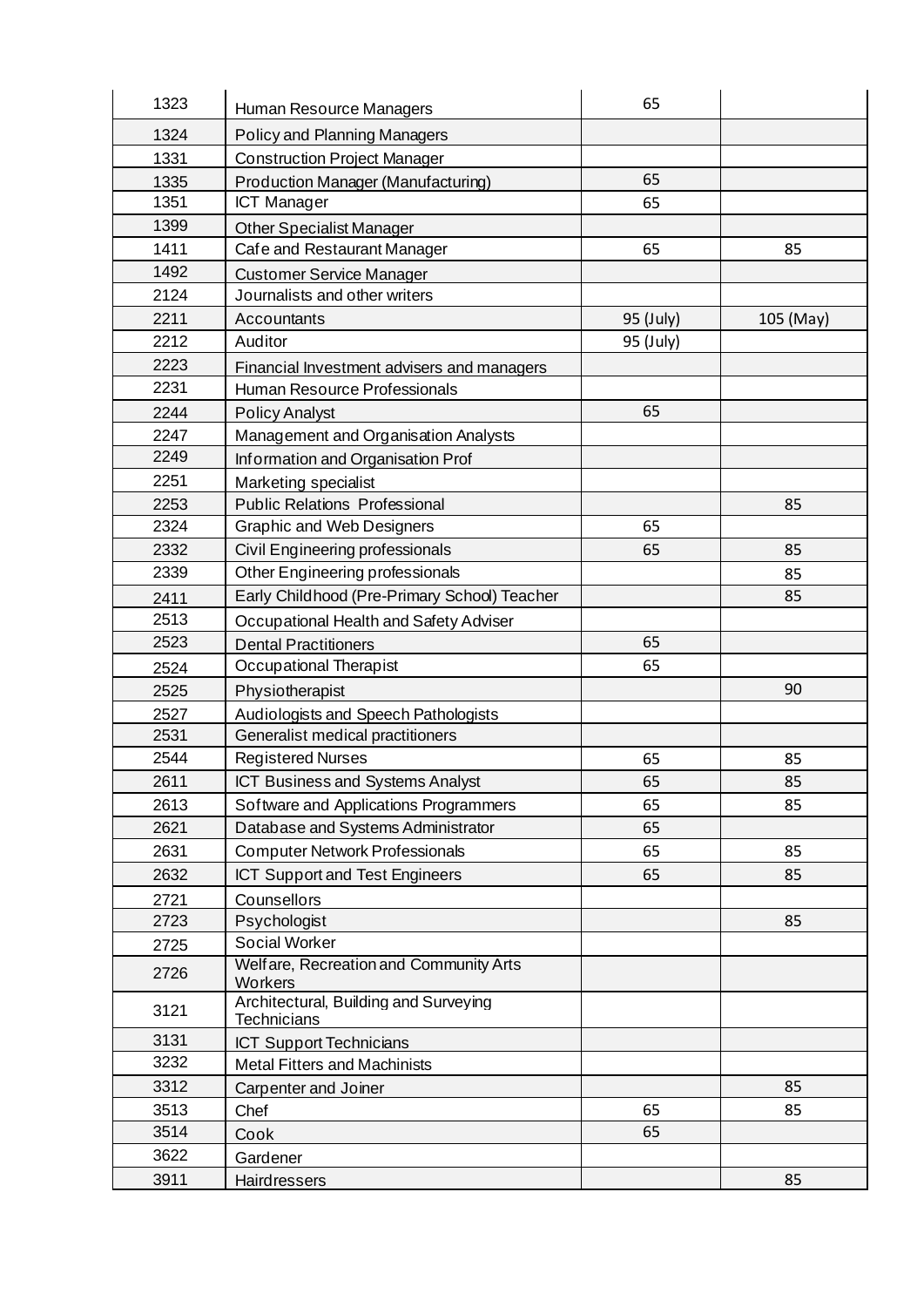| 4117 | Welfare Support Worker                       |    |    |
|------|----------------------------------------------|----|----|
| 4523 | Sports Development Officer                   |    |    |
| 5111 | Contract, Program and Project Administrators | 65 | 85 |

| <b>INVITATION ROUND - 18 August 2021</b> |                                                     |                             |                             |
|------------------------------------------|-----------------------------------------------------|-----------------------------|-----------------------------|
| Code                                     | <b>NOMINATED OCCUPATION</b>                         | <b>Minimum Rank:</b><br>491 | <b>Minimum Rank:</b><br>190 |
| 1312                                     | Advertising, Public Relations and Sales<br>Managers |                             |                             |
| 1322                                     | <b>Finance Managers</b>                             | 95 (June 2021)              |                             |
| 1323                                     | Human Resource Managers                             |                             | 90                          |
| 1324                                     | Policy and Planning Managers                        |                             |                             |
| 1331                                     | <b>Construction Project Manager</b>                 |                             |                             |
| 1335                                     | Production Manager (Manufacturing)                  |                             |                             |
| 1351                                     | <b>ICT Manager</b>                                  |                             |                             |
| 1399                                     | <b>Other Specialist Manager</b>                     |                             |                             |
| 1411                                     | Cafe and Restaurant Manager                         | 65                          | 90                          |
| 1492                                     | <b>Customer Service Manager</b>                     |                             |                             |
| 2124                                     | Journalists and other writers                       |                             |                             |
| 2211                                     | Accountants                                         | 95 (June 2021)              | 110                         |
| 2212                                     | Auditor                                             |                             |                             |
| 2223                                     | Financial Investment advisers and managers          |                             |                             |
| 2231                                     | Human Resource Professionals                        |                             |                             |
| 2244                                     | <b>Policy Analyst</b>                               |                             |                             |
| 2247                                     | <b>Management and Organisation Analysts</b>         |                             |                             |
| 2249                                     | Information and Organisation Prof                   | 65                          | 90                          |
| 2251                                     | Marketing specialist                                | 65                          |                             |
| 2253                                     | <b>Public Relations Professional</b>                |                             |                             |
| 2324                                     | <b>Graphic and Web Designers</b>                    |                             |                             |
| 2332                                     | Civil Engineering professionals                     | 65                          | 90                          |
| 2339                                     | Other Engineering professionals                     | 65                          | 90                          |
| 2411                                     | Early Childhood (Pre-Primary School) Teacher        | 80                          |                             |
| 2513                                     | Occupational Health and Safety Adviser              |                             |                             |
| 2523                                     | <b>Dental Practitioners</b>                         |                             |                             |
| 2524                                     | Occupational Therapist                              |                             |                             |
| 2525                                     | Physiotherapist                                     |                             |                             |
| 2527                                     | Audiologists and Speech Pathologists                |                             |                             |
| 2531                                     | Generalist medical practitioners                    |                             |                             |
| 2544                                     | <b>Registered Nurses</b>                            | 65                          |                             |
| 2611                                     | ICT Business and Systems Analyst                    | 65                          |                             |
| 2613                                     | Software and Applications Programmers               | 65                          |                             |
| 2621                                     | Database and Systems Administrator                  | 65                          |                             |
| 2631                                     | <b>Computer Network Professionals</b>               | 65                          |                             |
| 2632                                     | <b>ICT Support and Test Engineers</b>               |                             |                             |
| 2721                                     | Counsellors                                         |                             |                             |
| 2723                                     | Psychologist                                        |                             | 90                          |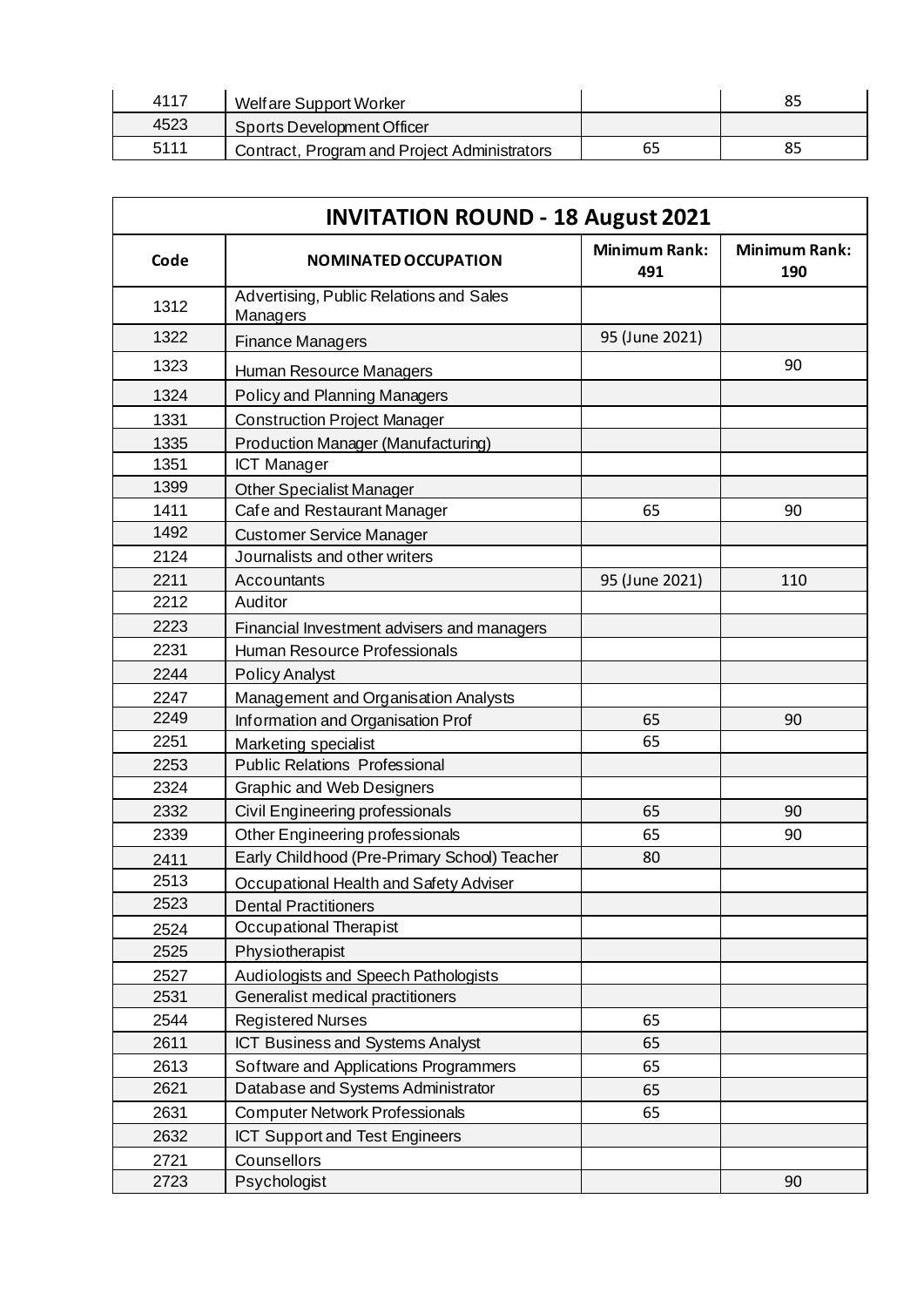| 2725 | <b>Social Worker</b>                                        |    | 90 |
|------|-------------------------------------------------------------|----|----|
| 2726 | Welfare, Recreation and Community Arts<br>Workers           | 65 |    |
| 3121 | Architectural, Building and Surveying<br><b>Technicians</b> |    |    |
| 3131 | <b>ICT Support Technicians</b>                              |    |    |
| 3232 | <b>Metal Fitters and Machinists</b>                         |    |    |
| 3312 | Carpenter and Joiner                                        |    |    |
| 3513 | Chef                                                        |    | 90 |
| 3514 | Cook                                                        | 65 |    |
| 3622 | Gardener                                                    |    |    |
| 3911 | <b>Hairdressers</b>                                         | 65 |    |
| 4117 | <b>Welfare Support Worker</b>                               |    |    |
| 4523 | <b>Sports Development Officer</b>                           |    |    |
| 5111 | Contract, Program and Project Administrators                | 65 | 90 |

| <b>INVITATION ROUND - 11 August 2021</b> |                                                     |                             |                             |
|------------------------------------------|-----------------------------------------------------|-----------------------------|-----------------------------|
| Code                                     | <b>NOMINATED OCCUPATION</b>                         | <b>Minimum Rank:</b><br>491 | <b>Minimum Rank:</b><br>190 |
| 1312                                     | Advertising, Public Relations and Sales<br>Managers |                             |                             |
| 1322                                     | <b>Finance Managers</b>                             |                             |                             |
| 1323                                     | Human Resource Managers                             |                             |                             |
| 1324                                     | Policy and Planning Managers                        |                             |                             |
| 1331                                     | <b>Construction Project Manager</b>                 |                             |                             |
| 1335                                     | Production Manager (Manufacturing)                  |                             |                             |
| 1351                                     | <b>ICT Manager</b>                                  |                             |                             |
| 1399                                     | Other Specialist Manager                            |                             |                             |
| 1411                                     | Cafe and Restaurant Manager                         |                             |                             |
| 1492                                     | <b>Customer Service Manager</b>                     |                             |                             |
| 2124                                     | Journalists and other writers                       | 65                          |                             |
| 2211                                     | Accountants                                         | 95 (May 2021)               |                             |
| 2212                                     | Auditor                                             |                             |                             |
| 2223                                     | Financial Investment advisers and managers          |                             |                             |
| 2231                                     | Human Resource Professionals                        | 65                          |                             |
| 2244                                     | <b>Policy Analyst</b>                               |                             |                             |
| 2247                                     | Management and Organisation Analysts                |                             |                             |
| 2249                                     | Information and Organisation Prof                   |                             |                             |
| 2251                                     | Marketing specialist                                | 65                          |                             |
| 2253                                     | <b>Public Relations Professional</b>                |                             |                             |
| 2324                                     | <b>Graphic and Web Designers</b>                    |                             |                             |
| 2332                                     | Civil Engineering professionals                     | 65                          |                             |
| 2339                                     | Other Engineering professionals                     |                             |                             |
| 2411                                     | Early Childhood (Pre-Primary School) Teacher        | 65                          |                             |
| 2513                                     | Occupational Health and Safety Adviser              |                             |                             |
| 2523                                     | <b>Dental Practitioners</b>                         | 65                          |                             |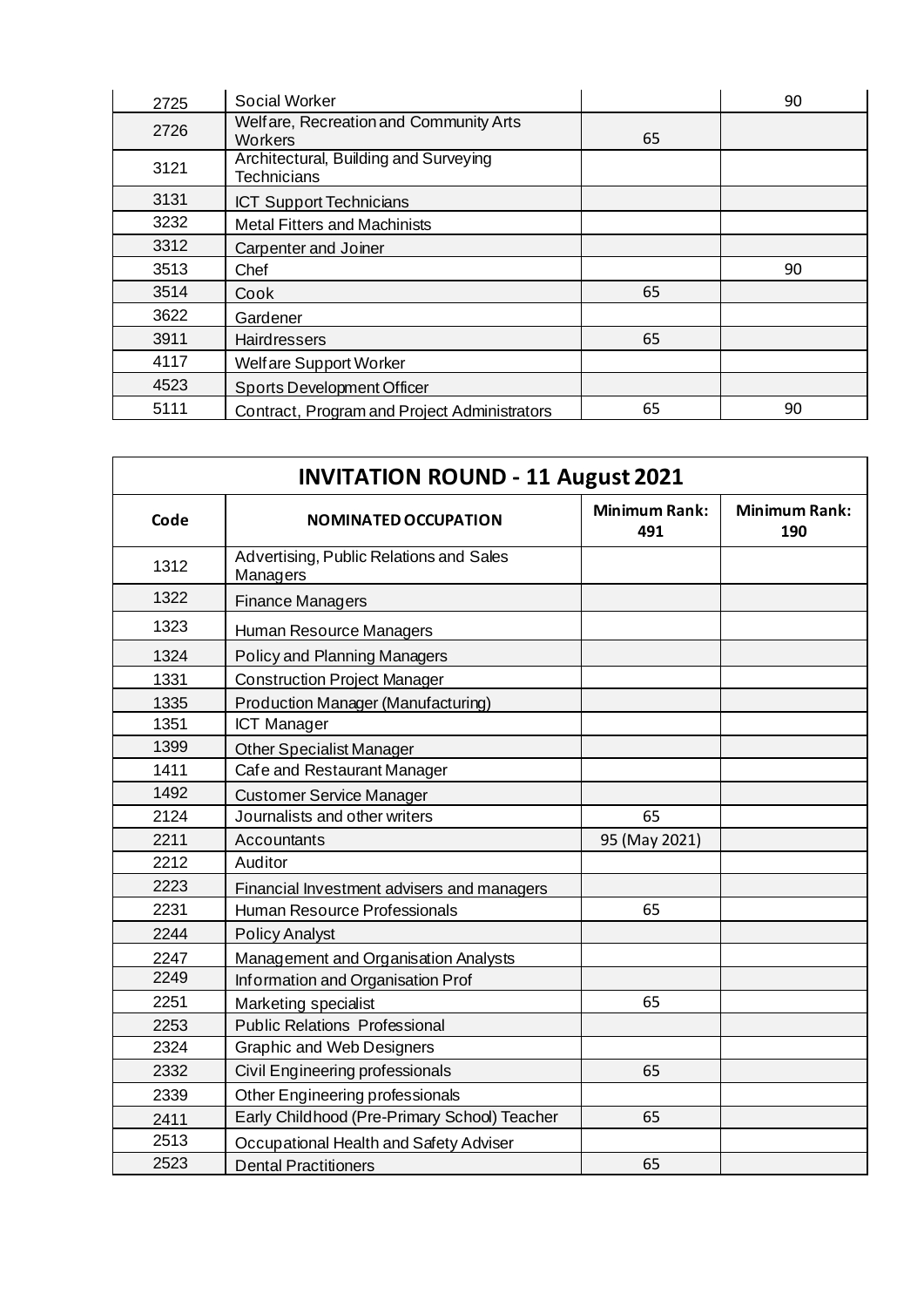| 2524 | Occupational Therapist                                      |    |  |
|------|-------------------------------------------------------------|----|--|
| 2525 | Physiotherapist                                             |    |  |
| 2527 | Audiologists and Speech Pathologists                        |    |  |
| 2531 | Generalist medical practitioners                            |    |  |
| 2544 | <b>Registered Nurses</b>                                    |    |  |
| 2611 | ICT Business and Systems Analyst                            | 65 |  |
| 2613 | Software and Applications Programmers                       | 65 |  |
| 2621 | Database and Systems Administrator                          |    |  |
| 2631 | <b>Computer Network Professionals</b>                       | 65 |  |
| 2632 | <b>ICT Support and Test Engineers</b>                       |    |  |
| 2721 | Counsellors                                                 | 65 |  |
| 2723 | Psychologist                                                |    |  |
| 2725 | <b>Social Worker</b>                                        |    |  |
| 2726 | Welfare, Recreation and Community Arts<br>Workers           |    |  |
| 3121 | Architectural, Building and Surveying<br><b>Technicians</b> | 65 |  |
| 3131 | <b>ICT Support Technicians</b>                              |    |  |
| 3232 | <b>Metal Fitters and Machinists</b>                         |    |  |
| 3312 | Carpenter and Joiner                                        |    |  |
| 3513 | Chef                                                        | 65 |  |
| 3514 | Cook                                                        | 65 |  |
| 3622 | Gardener                                                    |    |  |
| 3911 | <b>Hairdressers</b>                                         |    |  |
| 4117 | Welfare Support Worker                                      |    |  |
| 4523 | <b>Sports Development Officer</b>                           |    |  |
| 5111 | Contract, Program and Project Administrators                | 65 |  |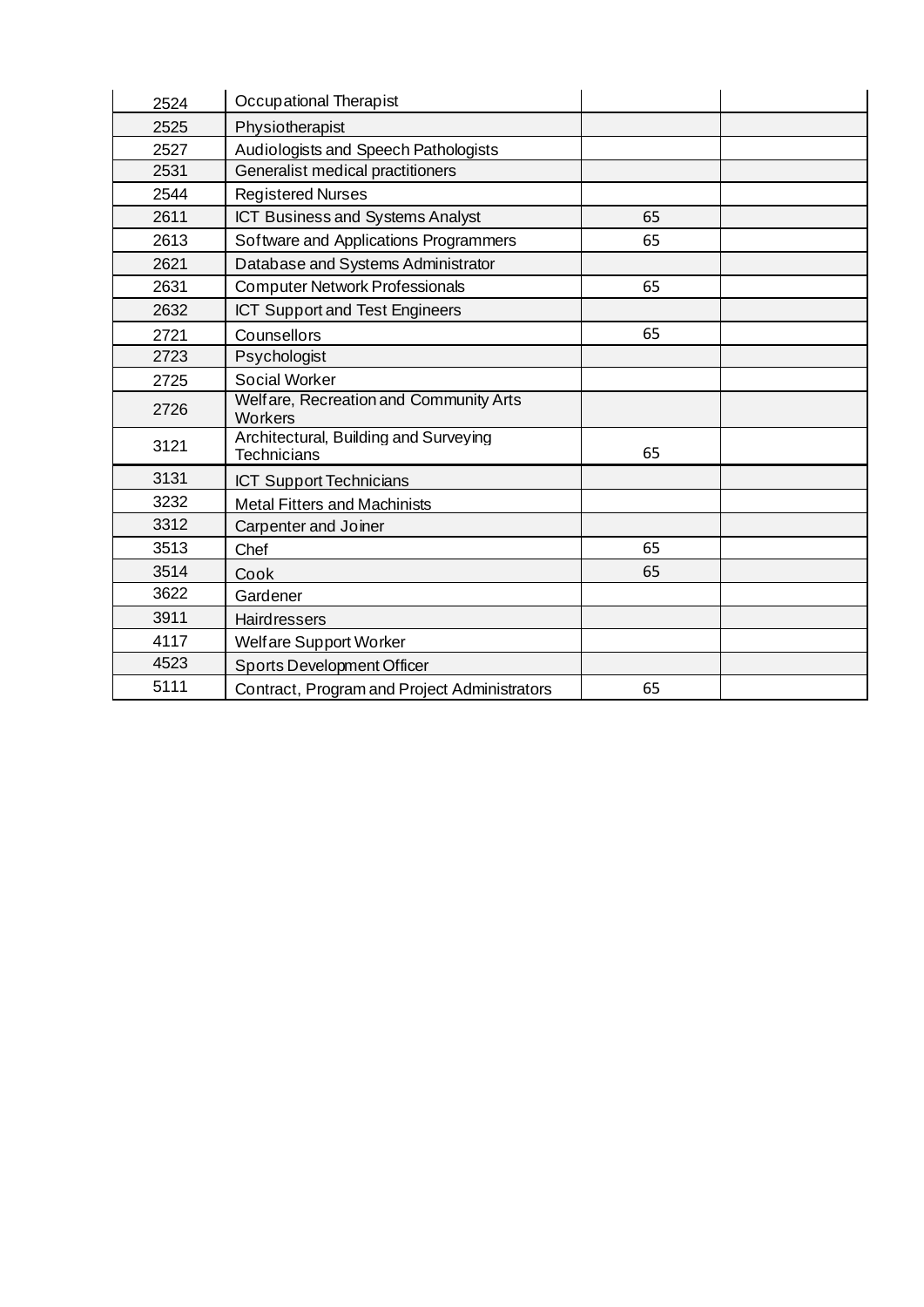| <b>INVITATION ROUND - 4 August 2021</b> |                                                     |                             |                             |
|-----------------------------------------|-----------------------------------------------------|-----------------------------|-----------------------------|
| Code                                    | <b>NOMINATED OCCUPATION</b>                         | <b>Minimum Rank:</b><br>491 | <b>Minimum Rank:</b><br>190 |
| 1312                                    | Advertising, Public Relations and Sales<br>Managers |                             |                             |
| 1322                                    | Finance Managers                                    | 95                          |                             |
| 1323                                    | Human Resource Managers                             |                             | 95                          |
| 1324                                    | <b>Policy and Planning Managers</b>                 |                             |                             |
| 1331                                    | <b>Construction Project Manager</b>                 |                             |                             |
| 1335                                    | Production Manager (Manufacturing)                  | 70                          |                             |
| 1351                                    | <b>ICT Manager</b>                                  |                             |                             |
| 1399                                    | <b>Other Specialist Manager</b>                     |                             |                             |
| 1411                                    | Cafe and Restaurant Manager                         | 105                         |                             |
| 1492                                    | <b>Customer Service Manager</b>                     |                             |                             |
| 2124                                    | Journalists and other writers                       | 75                          |                             |
| 2211                                    | Accountants                                         | 95                          | 110                         |
| 2212                                    | Auditor                                             | 95                          |                             |
| 2223                                    | Financial Investment advisers and managers          |                             |                             |
| 2231                                    | Human Resource Professionals                        |                             |                             |
| 2244                                    | <b>Policy Analyst</b>                               |                             |                             |
| 2247                                    | Management and Organisation Analysts                |                             |                             |
| 2249                                    | Information and Organisation Prof                   |                             |                             |
| 2251                                    | Marketing specialist                                | 65                          |                             |
| 2253                                    | <b>Public Relations Professional</b>                |                             |                             |
| 2324                                    | <b>Graphic and Web Designers</b>                    | 65                          |                             |
| 2332                                    | Civil Engineering professionals                     | 65                          |                             |
| 2339                                    | Other Engineering professionals                     | 70                          |                             |
| 2411                                    | Early Childhood (Pre-Primary School) Teacher        | 75                          |                             |
| 2513                                    | Occupational Health and Safety Adviser              |                             |                             |
| 2523                                    | <b>Dental Practitioners</b>                         |                             |                             |
| 2524                                    | Occupational Therapist                              |                             |                             |
| 2525                                    | Physiotherapist                                     |                             |                             |
| 2527                                    | Audiologists and Speech Pathologists                |                             |                             |
| 2531                                    | Generalist medical practitioners                    |                             |                             |
| 2544                                    | <b>Registered Nurses</b>                            | 65                          |                             |
| 2611                                    | ICT Business and Systems Analyst                    | 65                          | 90                          |
| 2613                                    | Software and Applications Programmers               | 65                          | 100                         |
| 2621                                    | Database and Systems Administrator                  | 65                          |                             |
| 2631                                    | <b>Computer Network Professionals</b>               | 65                          | 90                          |
| 2632                                    | ICT Support and Test Engineers                      |                             |                             |
| 2721                                    | Counsellors                                         |                             |                             |
| 2723                                    | Psychologist                                        |                             |                             |
| 2725                                    | Social Worker                                       |                             | 90                          |
| 2726                                    | Welfare, Recreation and Community Arts<br>Workers   |                             |                             |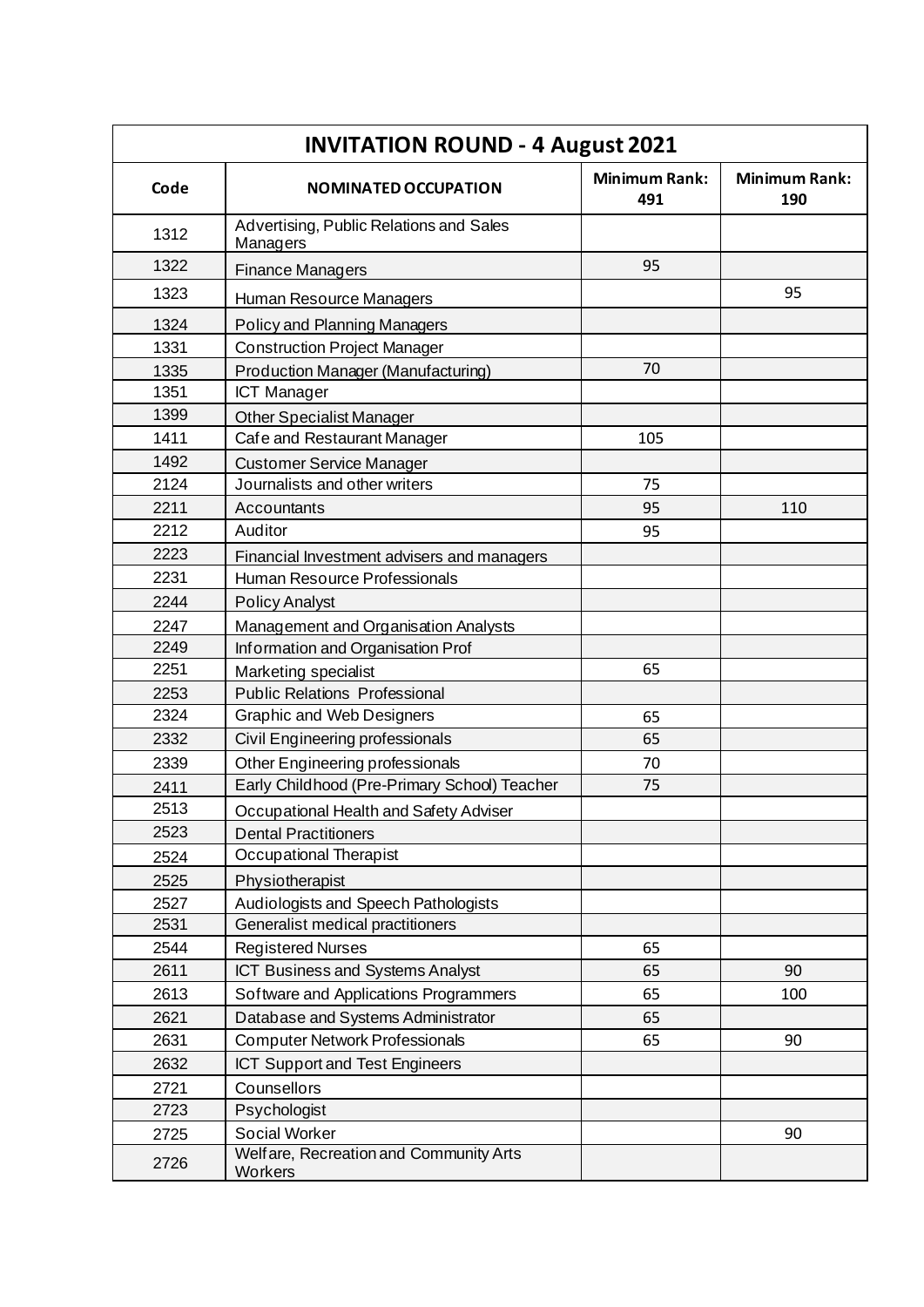| 3121 | Architectural, Building and Surveying<br>Technicians |    |     |
|------|------------------------------------------------------|----|-----|
| 3131 | <b>ICT Support Technicians</b>                       |    |     |
| 3232 | <b>Metal Fitters and Machinists</b>                  |    |     |
| 3312 | Carpenter and Joiner                                 |    |     |
| 3513 | Chef                                                 | 70 |     |
| 3514 | Cook                                                 | 70 | 105 |
| 3622 | Gardener                                             |    |     |
| 3911 | <b>Hairdressers</b>                                  |    |     |
| 4117 | Welfare Support Worker                               |    |     |
| 4523 | Sports Development Officer                           |    |     |
| 5111 | Contract, Program and Project Administrators         |    |     |

| <b>INVITATION ROUND - 28 July 2021</b> |                                                     |                             |                             |
|----------------------------------------|-----------------------------------------------------|-----------------------------|-----------------------------|
| Code                                   | <b>NOMINATED OCCUPATION</b>                         | <b>Minimum Rank:</b><br>491 | <b>Minimum Rank:</b><br>190 |
| 1312                                   | Advertising, Public Relations and Sales<br>Managers |                             |                             |
| 1322                                   | <b>Finance Managers</b>                             | 95                          |                             |
| 1323                                   | Human Resource Managers                             |                             |                             |
| 1324                                   | Policy and Planning Managers                        |                             |                             |
| 1331                                   | <b>Construction Project Manager</b>                 |                             |                             |
| 1335                                   | Production Manager (Manufacturing)                  | 70                          |                             |
| 1351                                   | <b>ICT Manager</b>                                  |                             |                             |
| 1399                                   | <b>Other Specialist Manager</b>                     |                             |                             |
| 1411                                   | Cafe and Restaurant Manager                         |                             |                             |
| 1492                                   | <b>Customer Service Manager</b>                     |                             |                             |
| 2124                                   | Journalists and other writers                       |                             |                             |
| 2211                                   | Accountants                                         | 95                          | 110                         |
| 2212                                   | Auditor                                             | 95                          |                             |
| 2223                                   | Financial Investment advisers and managers          |                             |                             |
| 2231                                   | Human Resource Professionals                        | 65                          |                             |
| 2244                                   | <b>Policy Analyst</b>                               |                             |                             |
| 2247                                   | <b>Management and Organisation Analysts</b>         |                             | 105                         |
| 2249                                   | Information and Organisation Prof                   |                             |                             |
| 2251                                   | Marketing specialist                                | 65                          |                             |
| 2253                                   | <b>Public Relations Professional</b>                |                             |                             |
| 2324                                   | <b>Graphic and Web Designers</b>                    |                             |                             |
| 2332                                   | Civil Engineering professionals                     | 65                          | 90                          |
| 2339                                   | Other Engineering professionals                     |                             |                             |
| 2411                                   | Early Childhood (Pre-Primary School) Teacher        |                             |                             |
| 2513                                   | Occupational Health and Safety Adviser              |                             |                             |
| 2523                                   | <b>Dental Practitioners</b>                         |                             |                             |
| 2524                                   | Occupational Therapist                              |                             |                             |
| 2525                                   | Physiotherapist                                     |                             |                             |
| 2527                                   | Audiologists and Speech Pathologists                |                             |                             |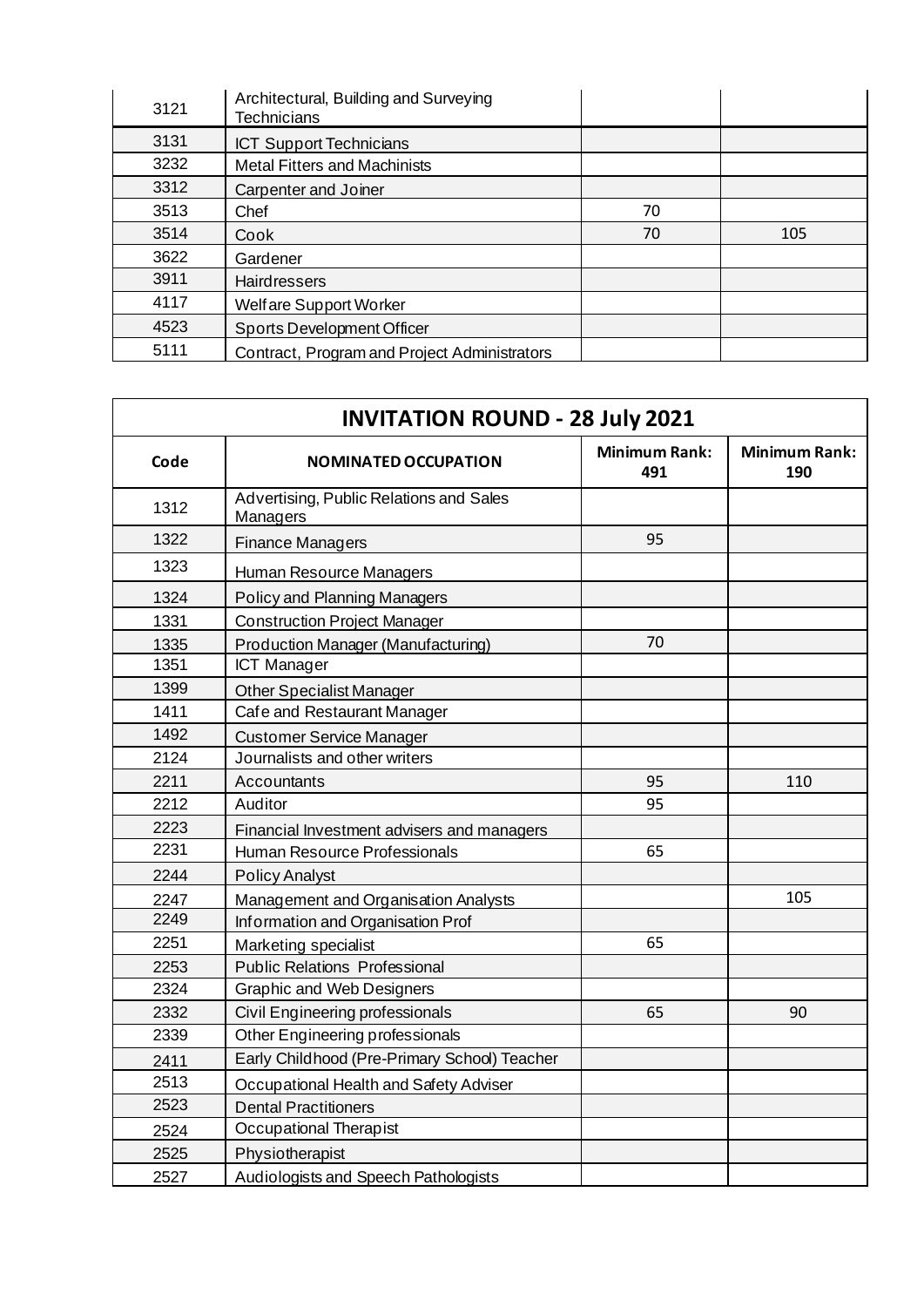| 2531 | Generalist medical practitioners                            |    |     |
|------|-------------------------------------------------------------|----|-----|
| 2544 | <b>Registered Nurses</b>                                    |    | 90  |
| 2611 | <b>ICT Business and Systems Analyst</b>                     | 65 |     |
| 2613 | Software and Applications Programmers                       | 65 | 100 |
| 2621 | Database and Systems Administrator                          |    |     |
| 2631 | <b>Computer Network Professionals</b>                       | 65 |     |
| 2632 | <b>ICT Support and Test Engineers</b>                       |    |     |
| 2721 | Counsellors                                                 |    |     |
| 2723 | Psychologist                                                |    |     |
| 2725 | Social Worker                                               |    |     |
| 2726 | Welfare, Recreation and Community Arts<br>Workers           |    |     |
| 3121 | Architectural, Building and Surveying<br><b>Technicians</b> | 70 |     |
| 3131 | <b>ICT Support Technicians</b>                              |    |     |
| 3232 | <b>Metal Fitters and Machinists</b>                         |    |     |
| 3312 | Carpenter and Joiner                                        |    |     |
| 3513 | Chef                                                        | 65 | 105 |
| 3514 | Cook                                                        | 65 |     |
| 3622 | Gardener                                                    |    |     |
| 3911 | Hairdressers                                                |    |     |
| 4117 | Welfare Support Worker                                      |    |     |
| 4523 | <b>Sports Development Officer</b>                           |    |     |
| 5111 | Contract, Program and Project Administrators                | 65 | 90  |

| <b>INVITATION ROUND - 21 July 2021</b> |                                                     |                             |                             |
|----------------------------------------|-----------------------------------------------------|-----------------------------|-----------------------------|
| Code                                   | NOMINATED OCCUPATION                                | <b>Minimum Rank:</b><br>491 | <b>Minimum Rank:</b><br>190 |
| 1312                                   | Advertising, Public Relations and Sales<br>Managers |                             |                             |
| 1322                                   | <b>Finance Managers</b>                             | 95 (06/21)                  | 115                         |
| 1323                                   | Human Resource Managers                             |                             |                             |
| 1324                                   | Policy and Planning Managers                        |                             |                             |
| 1331                                   | <b>Construction Project Manager</b>                 |                             |                             |
| 1335                                   | Production Manager (Manufacturing)                  |                             |                             |
| 1351                                   | <b>ICT Manager</b>                                  |                             |                             |
| 1399                                   | <b>Other Specialist Manager</b>                     |                             |                             |
| 1411                                   | Cafe and Restaurant Manager                         |                             | 95                          |
| 1492                                   | <b>Customer Service Manager</b>                     |                             |                             |
| 2124                                   | Journalists and other writers                       |                             |                             |
| 2211                                   | Accountants                                         | 95 (06/21)                  | 115                         |
| 2212                                   | Auditor                                             | 95 (06/21)                  | 115                         |
| 2223                                   | Financial Investment advisers and managers          |                             |                             |
| 2231                                   | Human Resource Professionals                        |                             |                             |
| 2244                                   | <b>Policy Analyst</b>                               |                             |                             |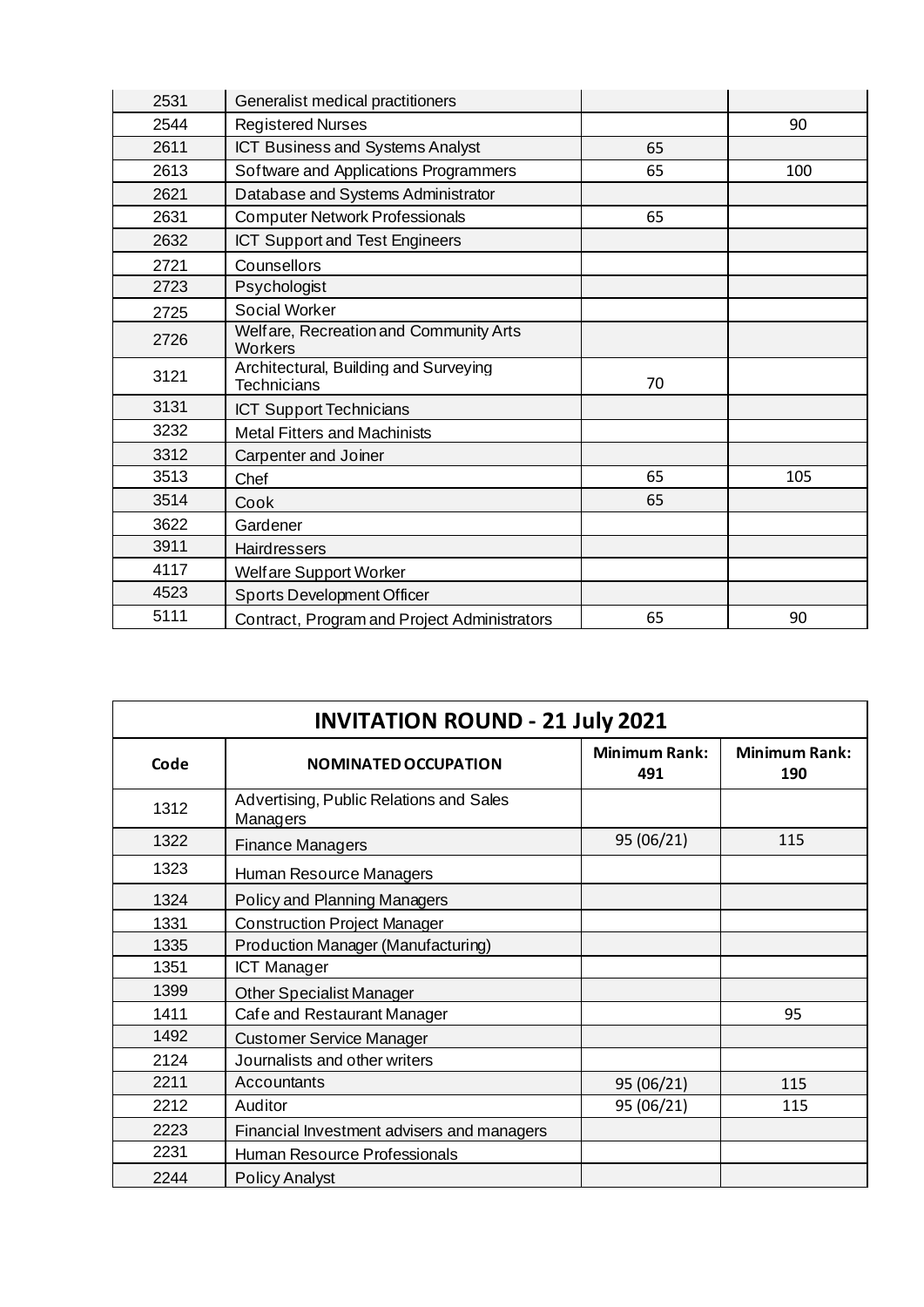| 2247 | Management and Organisation Analysts                        |    |     |
|------|-------------------------------------------------------------|----|-----|
| 2249 | Information and Organisation Prof                           |    |     |
| 2251 | Marketing specialist                                        |    | 90  |
| 2253 | <b>Public Relations Professional</b>                        |    | 110 |
| 2324 | <b>Graphic and Web Designers</b>                            |    |     |
| 2332 | Civil Engineering professionals                             | 65 | 90  |
| 2339 | Other Engineering professionals                             |    | 90  |
| 2411 | Early Childhood (Pre-Primary School) Teacher                |    |     |
| 2513 | Occupational Health and Safety Adviser                      |    |     |
| 2523 | <b>Dental Practitioners</b>                                 |    |     |
| 2524 | Occupational Therapist                                      |    |     |
| 2525 | Physiotherapist                                             |    |     |
| 2527 | Audiologists and Speech Pathologists                        |    |     |
| 2531 | Generalist medical practitioners                            |    |     |
| 2544 | <b>Registered Nurses</b>                                    | 65 | 95  |
| 2611 | ICT Business and Systems Analyst                            | 70 |     |
| 2613 | Software and Applications Programmers                       | 65 | 90  |
| 2621 | Database and Systems Administrator                          |    |     |
| 2631 | <b>Computer Network Professionals</b>                       |    | 95  |
| 2632 | <b>ICT Support and Test Engineers</b>                       |    |     |
| 2721 | Counsellors                                                 |    |     |
| 2723 | Psychologist                                                |    |     |
| 2725 | Social Worker                                               | 65 | 120 |
| 2726 | Welfare, Recreation and Community Arts<br>Workers           | 65 | 105 |
| 3121 | Architectural, Building and Surveying<br><b>Technicians</b> |    |     |
| 3131 | <b>ICT Support Technicians</b>                              |    |     |
| 3232 | <b>Metal Fitters and Machinists</b>                         |    |     |
| 3312 | Carpenter and Joiner                                        |    |     |
| 3513 | Chef                                                        | 65 | 90  |
| 3514 | Cook                                                        |    |     |
| 3622 | Gardener                                                    |    |     |
| 3911 | <b>Hairdressers</b>                                         |    |     |
| 4117 | Welf are Support Worker                                     |    |     |
| 4523 | <b>Sports Development Officer</b>                           |    |     |
| 5111 | Contract, Program and Project Administrators                | 65 | 90  |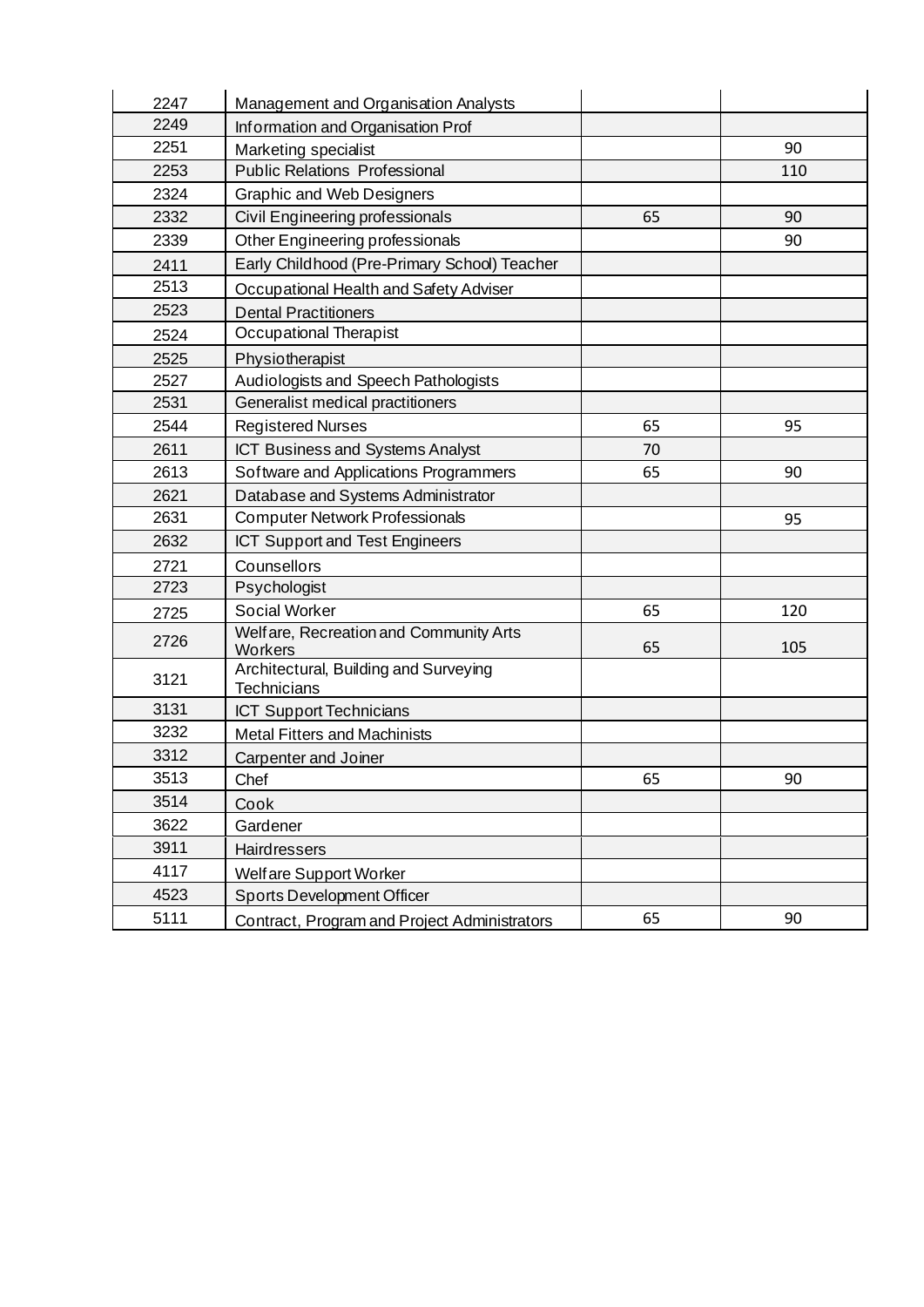| <b>INVITATION ROUND - 14 July 2021</b> |                                                     |                             |                             |
|----------------------------------------|-----------------------------------------------------|-----------------------------|-----------------------------|
| Code                                   | <b>NOMINATED OCCUPATION</b>                         | <b>Minimum Rank:</b><br>491 | <b>Minimum Rank:</b><br>190 |
| 1312                                   | Advertising, Public Relations and Sales<br>Managers |                             |                             |
| 1322                                   | <b>Finance Managers</b>                             | 100                         |                             |
| 1323                                   | Human Resource Managers                             |                             |                             |
| 1324                                   | <b>Policy and Planning Managers</b>                 |                             |                             |
| 1331                                   | <b>Construction Project Manager</b>                 |                             |                             |
| 1335                                   | Production Manager (Manufacturing)                  |                             |                             |
| 1351                                   | <b>ICT Manager</b>                                  | 65                          |                             |
| 1399                                   | <b>Other Specialist Manager</b>                     |                             |                             |
| 1411                                   | Cafe and Restaurant Manager                         | 75                          |                             |
| 1492                                   | <b>Customer Service Manager</b>                     |                             |                             |
| 2124                                   | Journalists and other writers                       |                             |                             |
| 2211                                   | Accountants                                         | 100                         |                             |
| 2212                                   | Auditor                                             | 100                         |                             |
| 2223                                   | Financial Investment advisers and managers          |                             |                             |
| 2231                                   | Human Resource Professionals                        | 65                          |                             |
| 2244                                   | <b>Policy Analyst</b>                               | 70                          |                             |
| 2247                                   | Management and Organisation Analysts                |                             |                             |
| 2249                                   | Information and Organisation Prof                   |                             |                             |
| 2251                                   | Marketing specialist                                |                             |                             |
| 2253                                   | <b>Public Relations Professional</b>                |                             |                             |
| 2324                                   | <b>Graphic and Web Designers</b>                    |                             |                             |
| 2332                                   | Civil Engineering professionals                     | 65                          |                             |
| 2339                                   | Other Engineering professionals                     |                             |                             |
| 2411                                   | Early Childhood (Pre-Primary School) Teacher        |                             |                             |
| 2513                                   | Occupational Health and Safety Adviser              |                             |                             |
| 2523                                   | <b>Dental Practitioners</b>                         |                             |                             |
| 2524                                   | Occupational Therapist                              | 65                          |                             |
| 2525                                   | Physiotherapist                                     |                             |                             |
| 2527                                   | Audiologists and Speech Pathologists                |                             |                             |
| 2531                                   | Generalist medical practitioners                    |                             |                             |
| 2544                                   | <b>Registered Nurses</b>                            | 65                          |                             |
| 2611                                   | ICT Business and Systems Analyst                    | 65                          |                             |
| 2613                                   | Software and Applications Programmers               | 65                          |                             |
| 2621                                   | Database and Systems Administrator                  |                             |                             |
| 2631                                   | <b>Computer Network Professionals</b>               | 65                          |                             |
| 2632                                   | ICT Support and Test Engineers                      | 65                          |                             |
| 2721                                   | Counsellors                                         |                             |                             |
| 2723                                   | Psychologist                                        |                             |                             |
| 2725                                   | Social Worker                                       |                             |                             |
| 2726                                   | Welfare, Recreation and Community Arts<br>Workers   |                             |                             |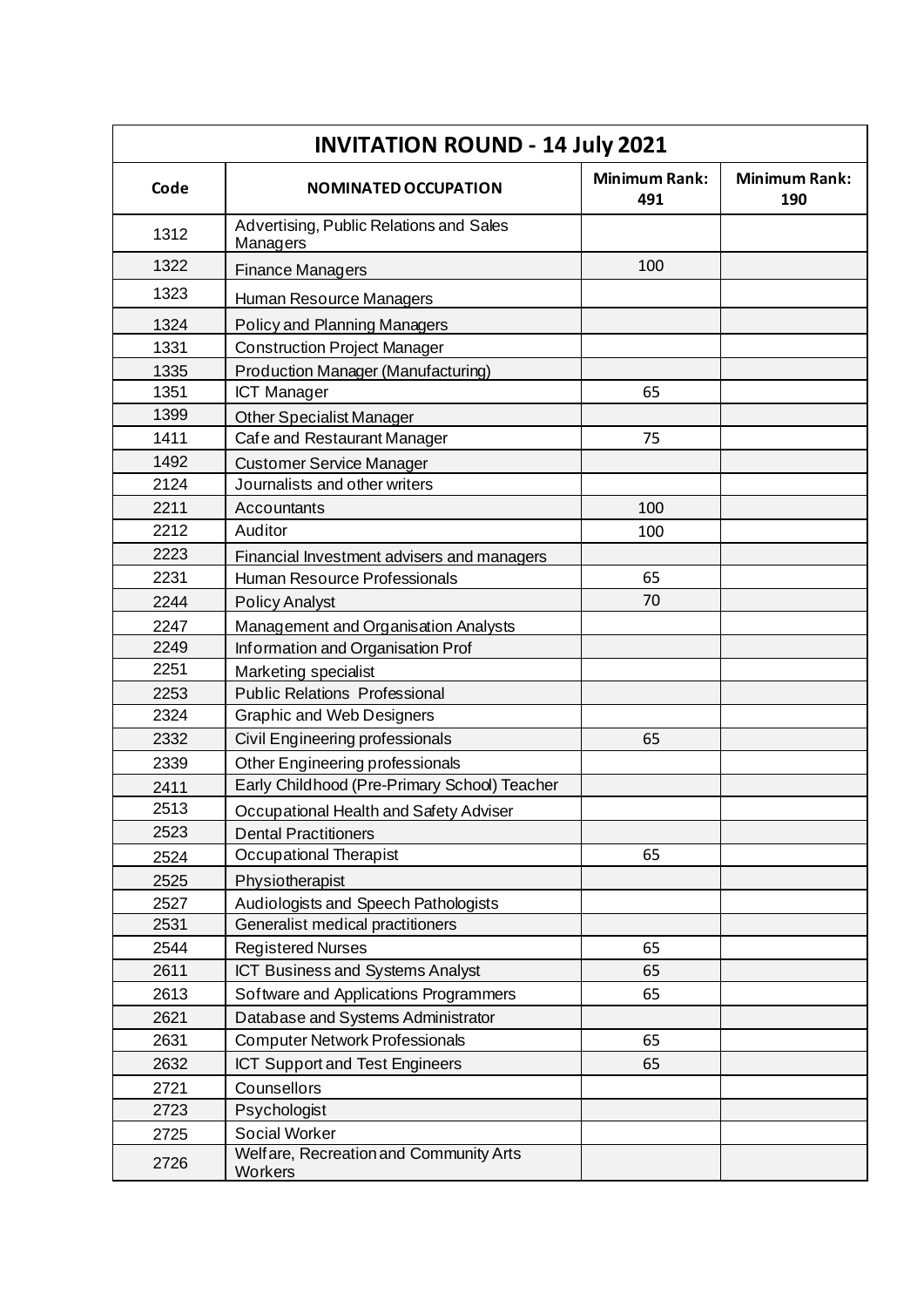| 3121 | Architectural, Building and Surveying<br><b>Technicians</b> | 70 |  |
|------|-------------------------------------------------------------|----|--|
| 3131 | <b>ICT Support Technicians</b>                              |    |  |
| 3232 | <b>Metal Fitters and Machinists</b>                         |    |  |
| 3312 | Carpenter and Joiner                                        |    |  |
| 3513 | Chef                                                        | 65 |  |
| 3514 | Cook                                                        | 65 |  |
| 3622 | Gardener                                                    |    |  |
| 3911 | <b>Hairdressers</b>                                         | 70 |  |
| 4117 | Welfare Support Worker                                      |    |  |
| 4523 | <b>Sports Development Officer</b>                           | 75 |  |
| 5111 | Contract, Program and Project Administrators                |    |  |

| <b>INVITATION ROUND - 1 July 2021</b> |                                                     |                             |                             |  |
|---------------------------------------|-----------------------------------------------------|-----------------------------|-----------------------------|--|
| Code                                  | <b>NOMINATED OCCUPATION</b>                         | <b>Minimum Rank:</b><br>491 | <b>Minimum Rank:</b><br>190 |  |
| 1312                                  | Advertising, Public Relations and Sales<br>Managers |                             | 110                         |  |
| 1322                                  | <b>Finance Managers</b>                             |                             | 115                         |  |
| 1323                                  | Human Resource Managers                             |                             |                             |  |
| 1324                                  | Policy and Planning Managers                        |                             |                             |  |
| 1331                                  | <b>Construction Project Manager</b>                 |                             |                             |  |
| 1335                                  | Production Manager (Manufacturing)                  |                             |                             |  |
| 1351                                  | <b>ICT Manager</b>                                  |                             |                             |  |
| 1399                                  | Other Specialist Manager                            |                             |                             |  |
| 1411                                  | Cafe and Restaurant Manager                         | 85                          | 90                          |  |
| 1492                                  | <b>Customer Service Manager</b>                     |                             |                             |  |
| 2124                                  | Journalists and other writers                       |                             | 90                          |  |
| 2211                                  | Accountants                                         | 105                         | 115                         |  |
| 2212                                  | Auditor                                             | 105                         | 115                         |  |
| 2223                                  | Financial Investment advisers and managers          | 75                          |                             |  |
| 2231                                  | Human Resource Professionals                        |                             |                             |  |
| 2244                                  | <b>Policy Analyst</b>                               | 75                          |                             |  |
| 2247                                  | Management and Organisation Analysts                |                             |                             |  |
| 2249                                  | Information and Organisation Prof                   |                             |                             |  |
| 2251                                  | Marketing specialist                                | 85                          | 90                          |  |
| 2253                                  | <b>Public Relations Professional</b>                |                             |                             |  |
| 2324                                  | <b>Graphic and Web Designers</b>                    |                             | 85                          |  |
| 2332                                  | Civil Engineering professionals                     | 70                          |                             |  |
| 2339                                  | Other Engineering professionals                     |                             |                             |  |
| 2411                                  | Early Childhood (Pre-Primary School) Teacher        |                             |                             |  |
| 2513                                  | Occupational Health and Safety Adviser              |                             |                             |  |
| 2523                                  | <b>Dental Practitioners</b>                         |                             |                             |  |
| 2524                                  | Occupational Therapist                              |                             |                             |  |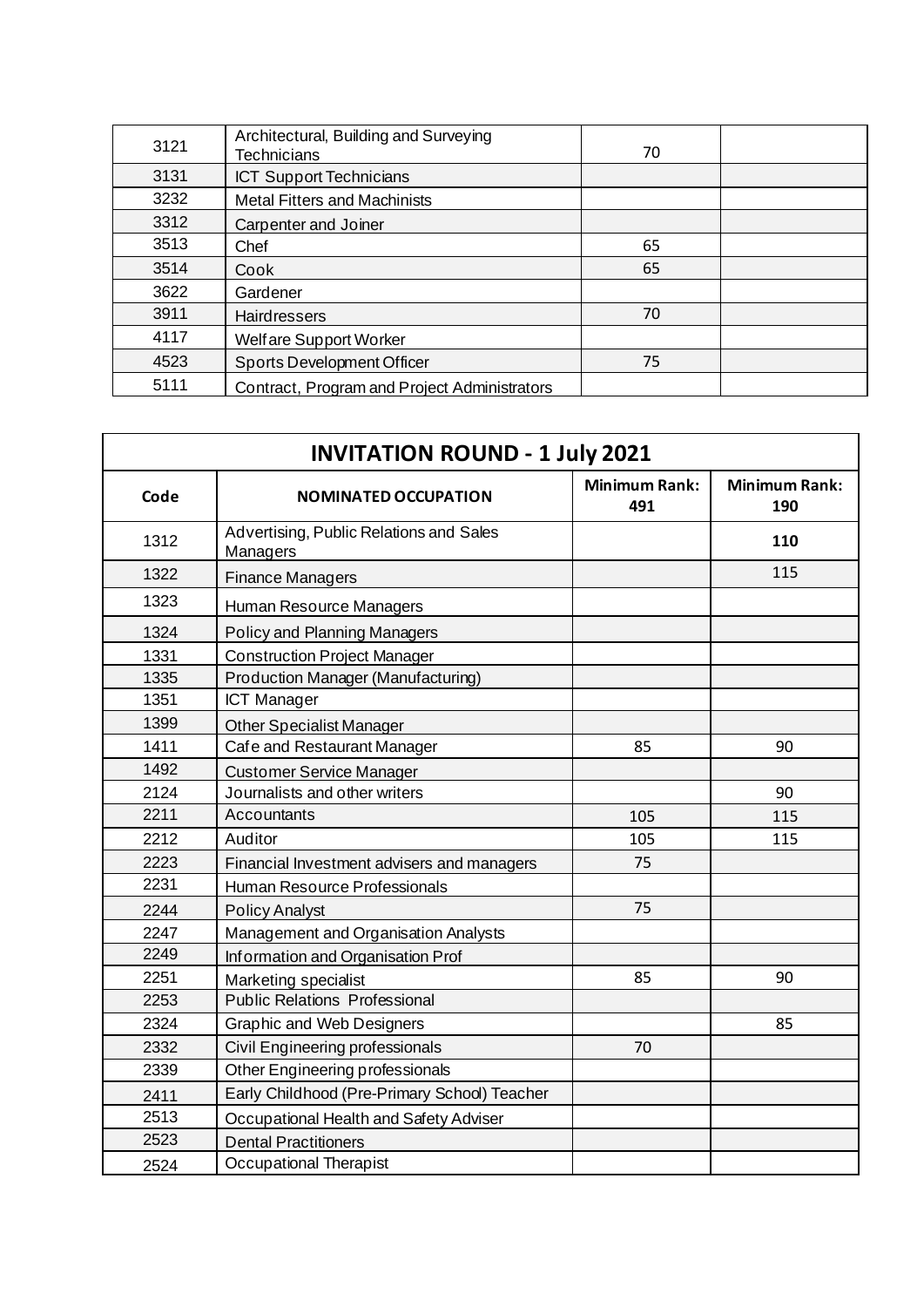| 2525 | Physiotherapist                                   |    |    |
|------|---------------------------------------------------|----|----|
| 2527 | Audiologists and Speech Pathologists              |    |    |
| 2531 | Generalist medical practitioners                  |    |    |
| 2544 | <b>Registered Nurses</b>                          |    | 95 |
| 2611 | ICT Business and Systems Analyst                  | 70 | 95 |
| 2613 | Software and Applications Programmers             | 70 | 90 |
| 2621 | Database and Systems Administrator                | 75 |    |
| 2631 | <b>Computer Network Professionals</b>             | 70 | 85 |
| 2632 | <b>ICT Support and Test Engineers</b>             |    | 85 |
| 2721 | Counsellors                                       | 80 |    |
| 2723 | Psychologist                                      |    |    |
| 2725 | <b>Social Worker</b>                              |    |    |
| 2726 | Welfare, Recreation and Community Arts<br>Workers |    |    |